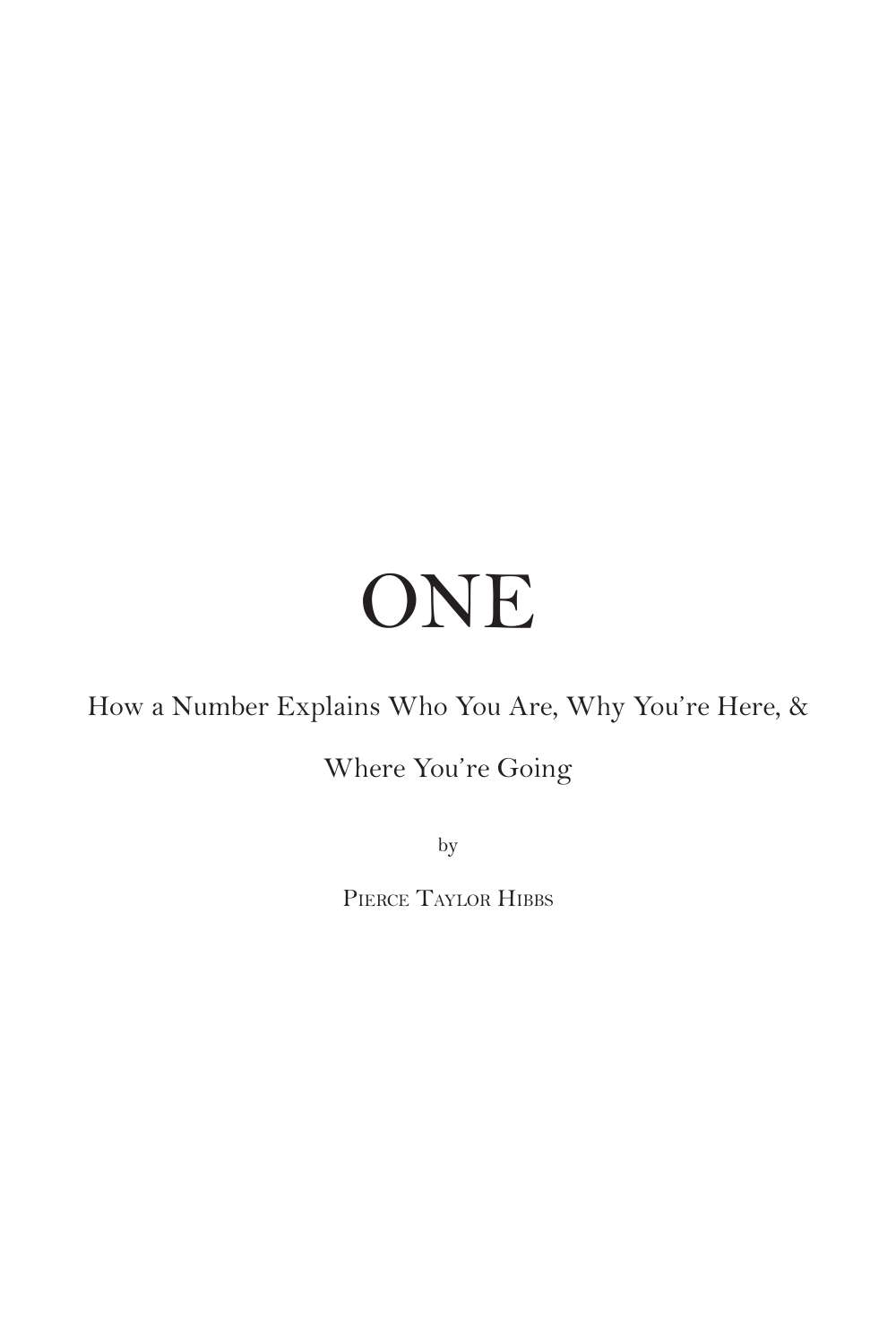**ONE** How a Number Explains Who You Are, Why Youre Here, and Where Youre Going

ISBN:

Copyright © 2020 Pierce Taylor Hibbs. All rights reserved. Except for brief quotations in critical publications or reviews, no part of this book may be reproduced in any manner without prior written permission from the author. For more information, visit piercetaylorhibbs.com.

Scripture quotations are from the ESV® Bible (The Holy Bible, English Standard Version®), copyright © 2001 by Crossway, a publishing ministry of Good News Publishers. Used by permission. All rights reserved.

Cover art by Jessica Shapiro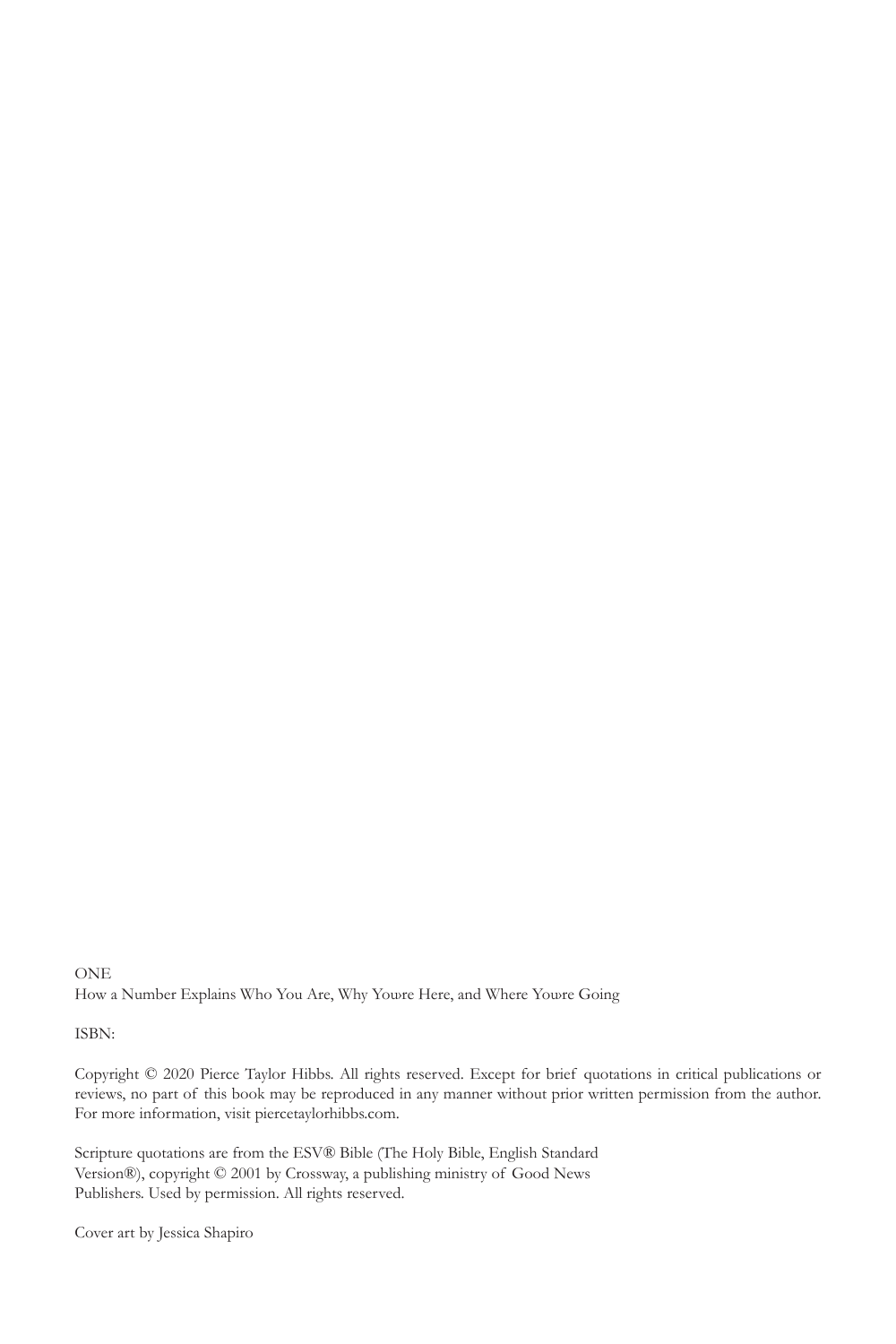## **Contents**

| Chapter 1: Beginning Where You Are 1                          |
|---------------------------------------------------------------|
|                                                               |
|                                                               |
|                                                               |
|                                                               |
| Reader Resource: A Oneness Poem 13                            |
| Chapter 2: The God Who Is Three-in-One $\dots \dots \dots 15$ |
|                                                               |
|                                                               |
|                                                               |
| Reader Resource: 7 Questions Deep. 29                         |
| Chapter 3: Creatures Made for Oneness 31                      |
|                                                               |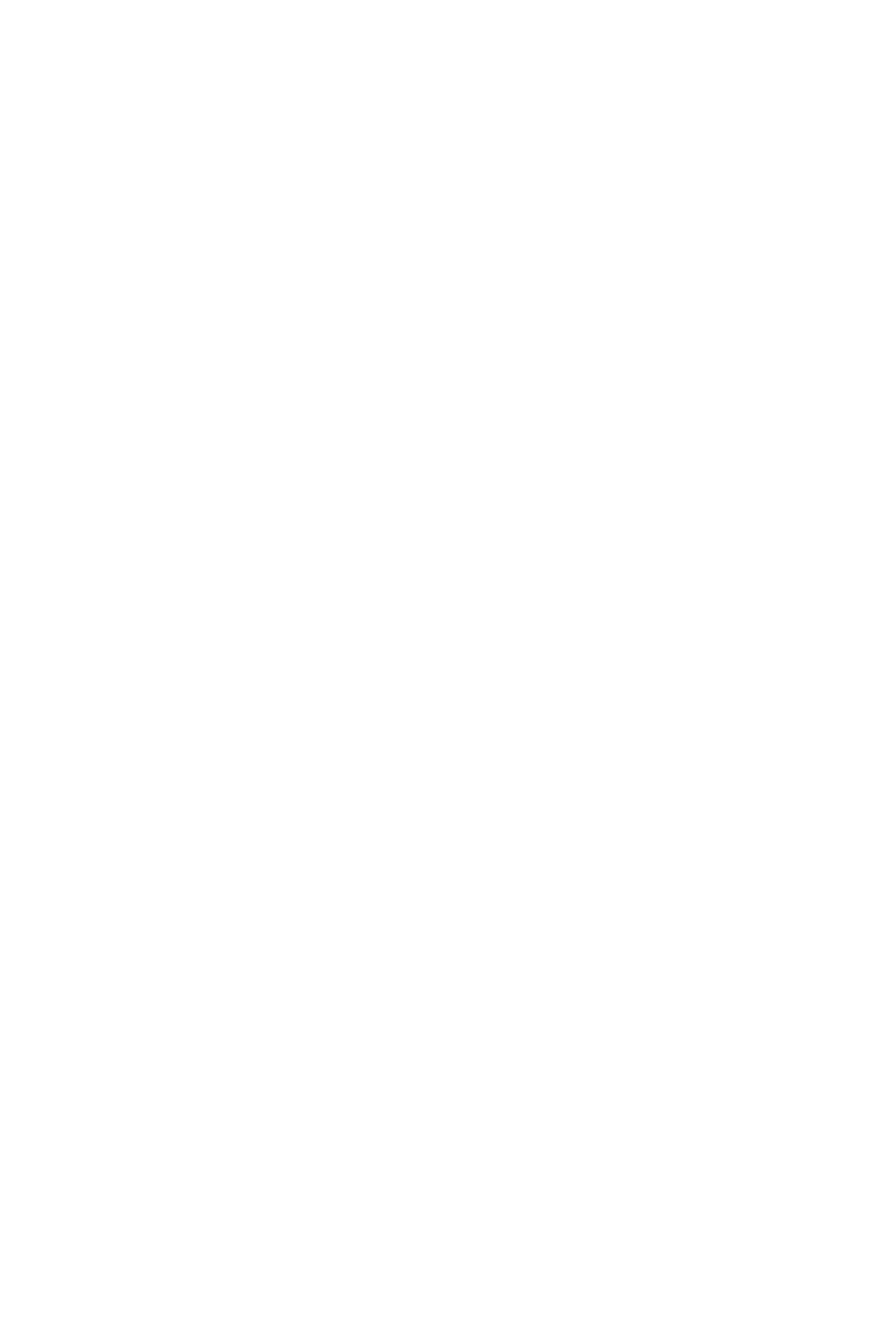## Chapter 1: Beginning Where You Are

Put your hand on your chest. Keep it there for a few moments. That soft pulsing—do you know what that is? It's the body's electricity.<sup>1</sup> Like the rest of your muscles, your heart can conduct electrical impulses. It actually has a natural pace maker that sends out electrical waves. Those waves make the heart muscles contract, first those in the upper chamber, then those in the lower chamber (about a quarter of a second later). This happens about 50–100 times a minute, depending on who you are and what you're doing.

Of course, we don't think about this. Instead, we just function. Each week, our bodies waltz through a sequence of seconds, minutes, hours, and days. We're only aware of our heart beat when we're scared or covered in sweat, when this four-chambered muscle is thudding like a locomotive to deliver the oxygen we need. In other words, we notice our heart only with trauma good and bad. When we exert ourselves, we notice ourselves.

## "When we exert ourselves, we notice ourselves."

You might say something similar happens in our spiritu-

1 "Heart Beat," Cleveland Clinic, accessed November 4, 2019, https://my.clevelandclinic.org/health/articles/17064-heart-beat.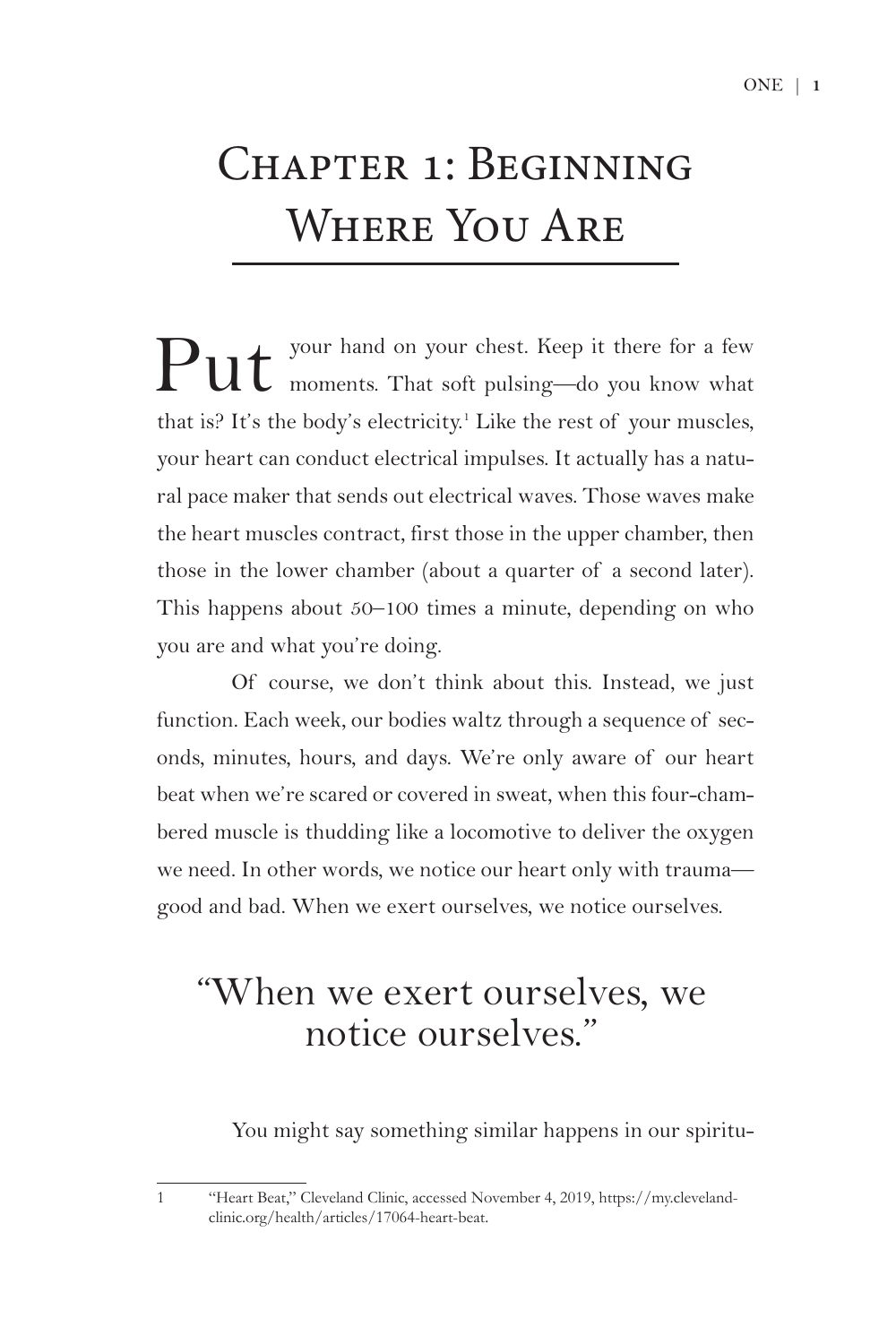al lives, only we'd have to replace our heart beat with the life-giving Spirit of God. God's Spirit has put breath in our lungs and vigor in our veins (Gen. 2:7; Job 33:4), but we only notice him when trouble remains, when suffering lingers, when hope dries up. Or, conversely, we notice him when we're full of passion and mirth. When surrounding voices are singing silent night in a dark room with a thousand candles, when the eulogy of our father calls up the phantoms of ambition and regret, when our child hugs us without our asking—that's when we notice the Spirit within our spirit. That's when we feel our soul's heart beating, drumming to a pace set in eternity past, directing our gaze to eternity future. As the writer of Ecclesiastes put it, God buried eternity in our hearts (Eccl. 3:11). Sometimes it's buried deeper than we wish.

The downside to this truth is simple: When we're *not* exerting ourselves spiritually, we have a hard time noticing God. Without peaks and valleys in the soul's heart monitor, we flatline. And long periods of flatlining can feel like spiritual death, or at least spiritual sleep.

And here's an even darker downside: Most of us are used to flatlining. In fact, we're so used to flatlining that we despise the valleys. We want the highlands of spiritual vigor without the lowlands of spiritual strife. Of course, that's impossible. Peaks can't exist without valleys. If there are highlands, then there must be lowlands. But that doesn't keep our hearts from attempting to jump from peak to peak, from trying to live all of life in the highlands of passion, comfort, and joy.

How are you doing with this, by the way? Are you succeeding, or are you frustrated? The answer probably changes ev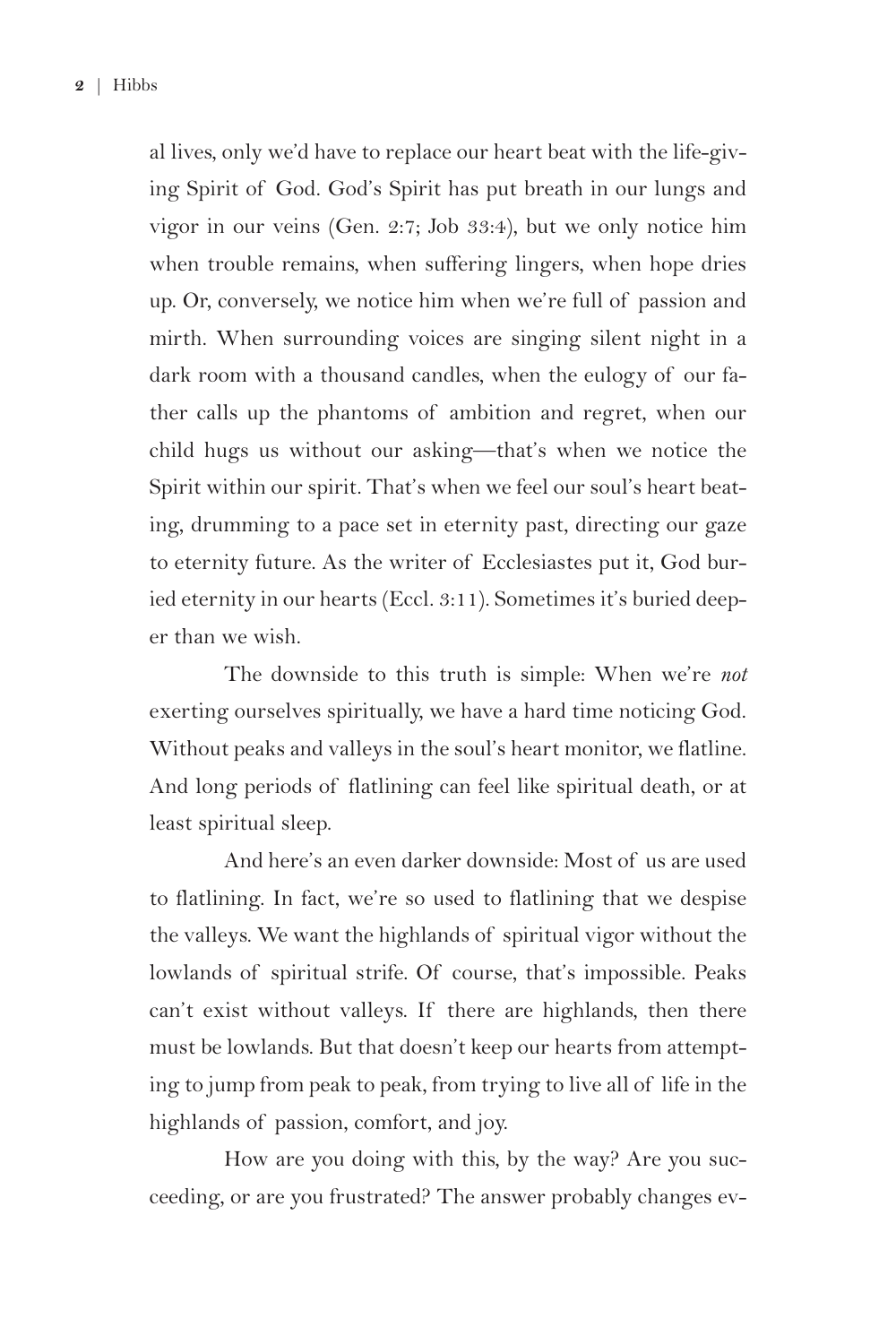eryday, maybe even every hour. But one thing is obvious: This isn't sustainable. We can't go peak-jumping through life, not without experiencing a world of frustration.

But far more important than this: the valleys and lowlands are often the places where we're most inclined to spiritual growth, most open to the words of God, most humble to receive rebuke. In comfort, we're close-fisted. In suffering, we're openpalmed. If we make peak-jumping the end-all of our spiritual lives, we'll not just end up frustrated and discouraged; we'll also end up immature. Like unfledged birds, we'll lack the plummage we need to take flight and grow closer to the God of light.<sup>2</sup>

## "In comfort, we're close-fisted. In suffering, we're open-palmed."

But if we can't go peak-jumping, if we can't live in the highlands, what can we do? The only other option is to keep climbing, to keep moving up and down the terrain God sets before us. And, over time, we might find a way to embrace both directions. How? By finding a constant, something we can always grasp with the hands of hope. In this book, I'm going to argue that this hope-giving constant can be represented more broadly by a number (*one*) and more narrowly by a person (Jesus). In the broader sense, oneness is something Jesus talked about in his high priestly prayer, but we'll get to that in a few pages. In the

<sup>2</sup> For details on how God uses our suffering and anxiety to draw us closer to him, see my book *Struck Down but Not Destroyed: Living Faithfully with Anxiety.*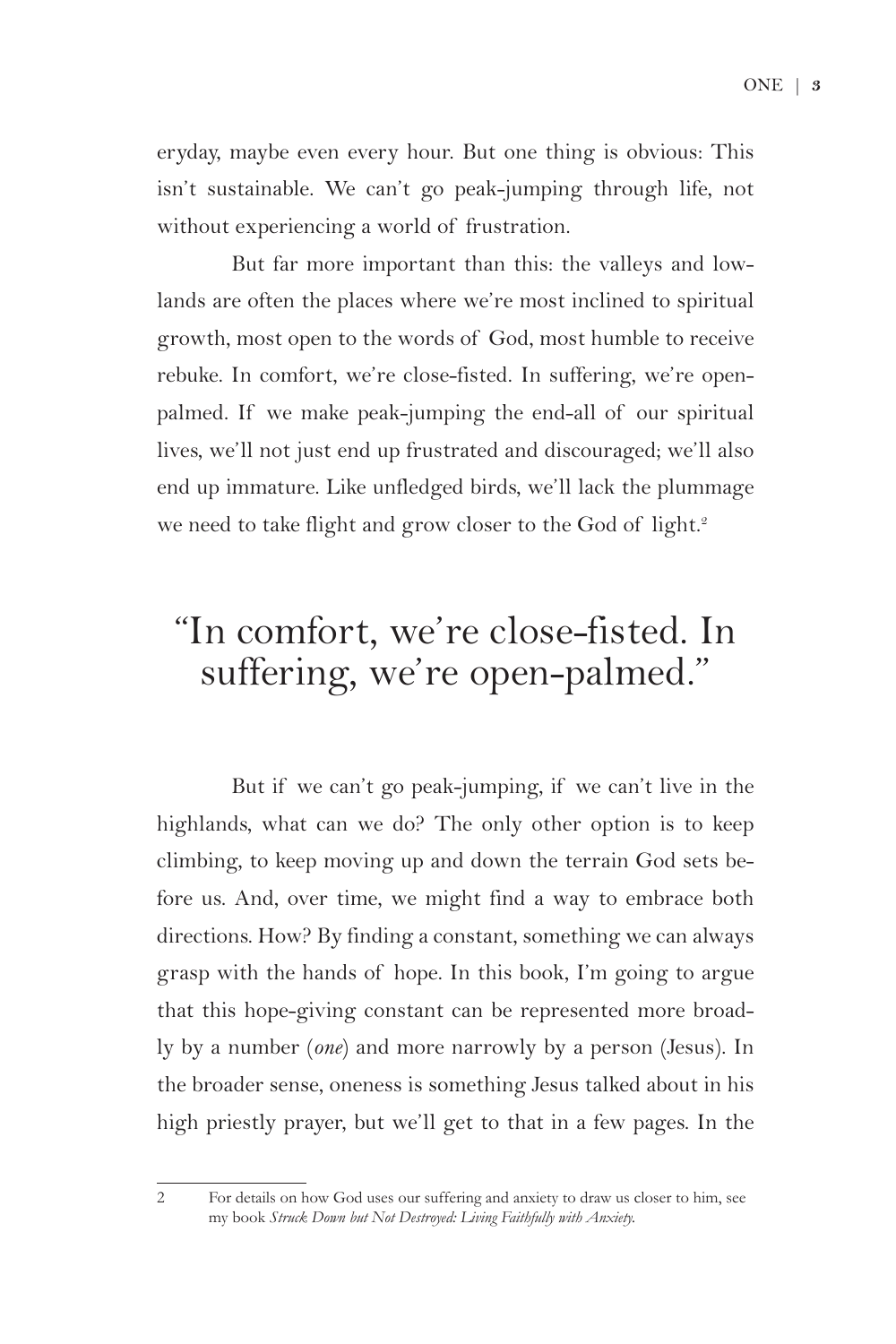#### narrower sense, the Apostle Paul offers the clearest reference.

<sup>10</sup> I rejoiced in the Lord greatly that now at length you have revived your concern for me. You were indeed concerned for me, but you had no opportunity. 11 Not that I am speaking of being in need, for I have learned in whatever situation I am to be content.<sup>12</sup> I know how to be brought low, and I know how to abound. In any and every circumstance, I have learned the secret of facing plenty and hunger, abundance and need. 13 I can do all things through him who strengthens me. (Phil. 4:10–13)

Paul was a mountain climber like the rest of us. He scaled the lowlands of sorrow, shame, self-pity, loss, and terror—bobbing on the open ocean after shipwreck for days on end, cringing at the faces of Christians he'd persecuted, burying pride beneath the soil of mercy (then digging it up and reburrying). Paul knew the depths. But he also knew the heights. He felt the Spirit push him up the hillsides of grace and gratitude. He sang hymns with brothers and sisters he never knew he had. He saw God's purpose for his life like a ray of sunshine burning through the fog of doubt. Yes, he knew the heights as well.

But throughout all of his climbing, he found something else to focus on besides the current terrain. He found a constant, his still point in a turning world. He found CONTENTMENT. And as William Barcley put it, "Contentment comes not by finding conditions suitable to us but by God's fashioning our spirits to our conditions."3 How does God do that fashioning? Through the Spirit, in conformity to his *Son* (Rom. 8:9–17, 29; Phil. 11:6; Col. 3:3–10; 2 Cor. 3:18). Our ultimate contentment, then, is God himself, especially in the person of Christ. Contentment, in this

<sup>3</sup> William B. Barcley, *The Secret of Contentment* (Phillipsburg, NJ: P&R, 2010), 30.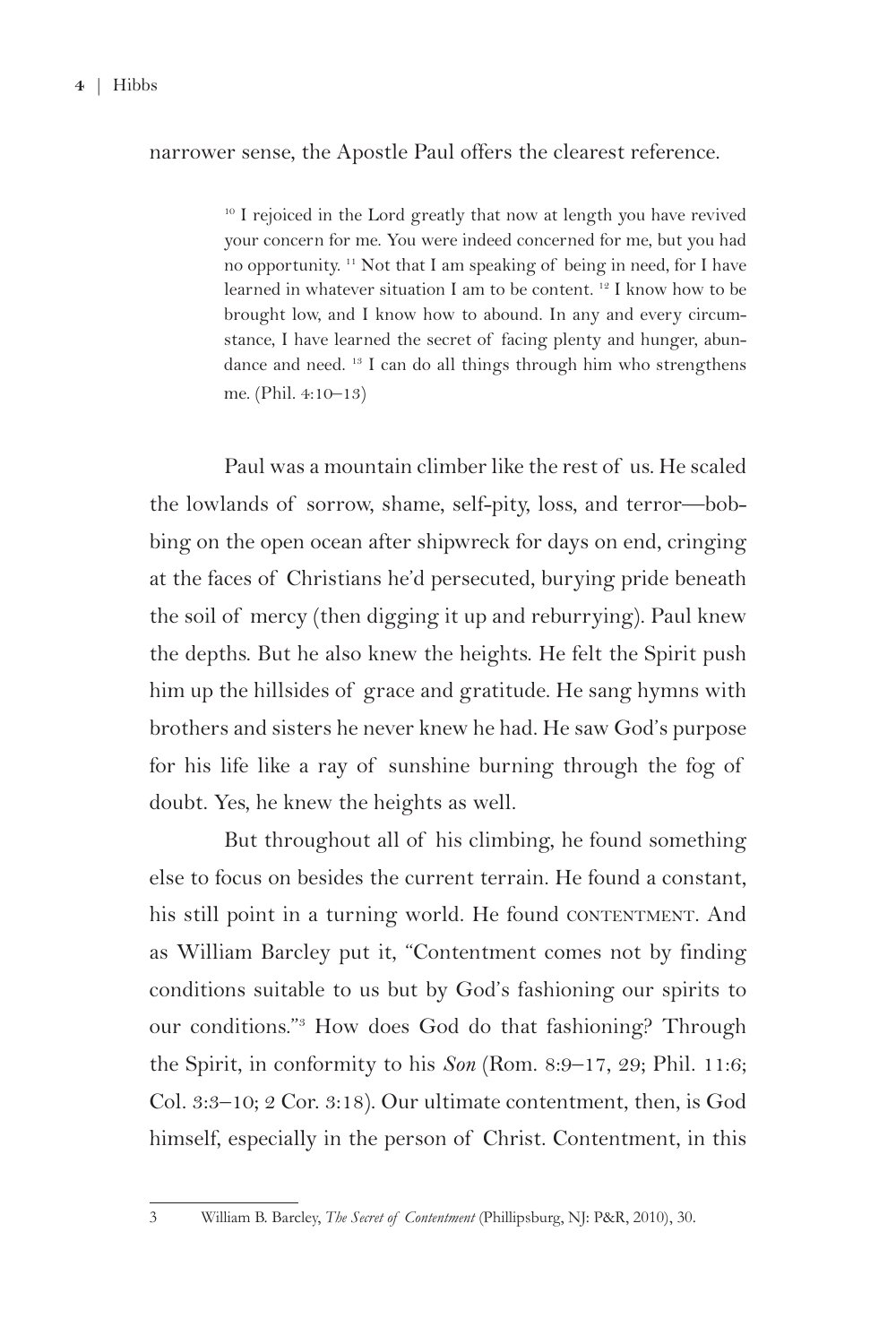ONE | **5** 

sense, is not so much a general practice as it is a particular *person*. Contentment is found in being united with *Christ*. Paul took Christ with him everywhere—up to every summit and down to every depression. Paul's contentment was found in an ever-present person. Christ was Paul's constant.

## "A person is our path. A person is our destination."

Now, what's any of this got to do with our spiritual heart beat? Well, if flatlining isn't an option, and neither is peak-jumping, then we're bound to be mountain climbers just as Paul was. We need to learn the hard lesson of embracing both directions of spirituality. But, also as Paul, we're bound to find contentment in Christ, to carry him with us down every dusty road of the ordinary, right on through the gates of eternity.<sup>4</sup> Where we go, Christ goes. Where Christ goes, we go. A person is our path. A person is our destination.

Before we go barreling forward into the treasure trove of oneness with God and contentment in Christ, let's back up a moment and look at first things, at who we are in light of the God we profess to know and serve. Then we can see how the idea of "oneness" is central to our identity and the Christian life.

#### **Who are you?**

So, that palpitating, muscle-moving, conscious creature that you

<sup>4</sup> For examples, see Pierce Taylor Hibbs, *Finding God in the Ordinary* (Eugene, OR: Wipf & Stock, 2018).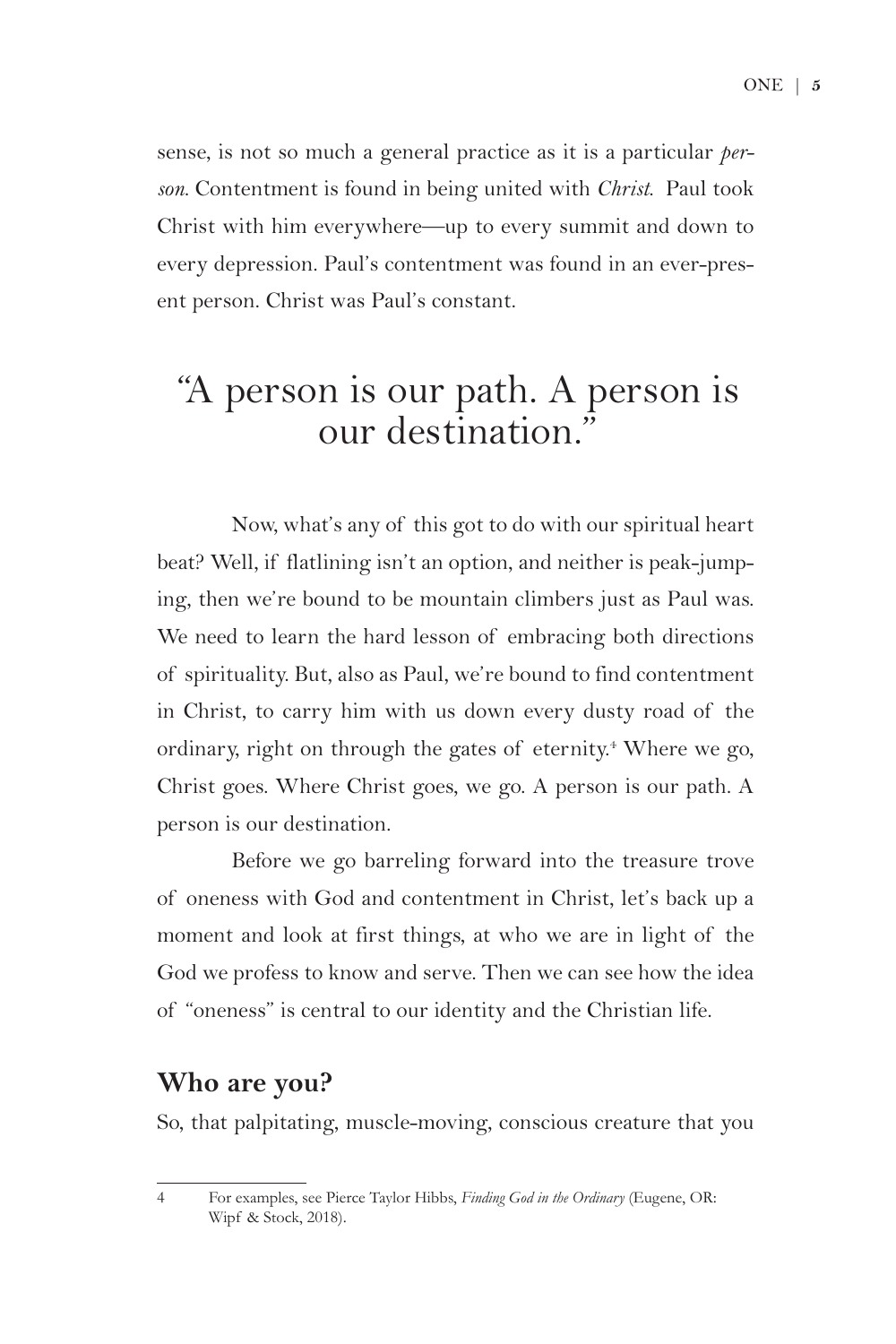see in the mirror each morning — *who are you?* Maybe even better: *what* are you? It may seem as if I'm wasting words, but if you don't fully embrace the answers that Scripture offers to these *who* and *what* questions, then you'll be severely misguided in a thousand practical ways.

For instance, if you define yourself on empirical grounds, as a collection of nerve cells, body tissue, and platelets all wrapped in skin and buttressed by bones, then you really don't have a reason to stop and say a kind word to the person making your latte at the local coffee shop. Sure, there's the "everyone should be a decent human being" argument, but that argument has no ultimate basis. *Why* are we supposed to be decent human beings, again? If your definition of what it means to be human is only empirical (i.e., we are physical beings who respond to stimuli all around us), you have no answers besides selfish ones (e.g., "what goes around comes around" or some other version of social karma). Your answers for all the *why* questions in life ultimately come back to you, because *you* is all that matters: your own satisfaction and fulfillment.

With Scripture, however, we get a God-focused answers (since everything in Scripture is essentially God-focused), and those answers shape every little thing we do. The answers are simple but often get lost on us, perhaps *because* they are so simple.

#### **What are you?** *An image bearer of the Trinity.* **Who are you?** *A person in Christ.*

Why say a kind word to the disheveled barista struggling to snap the lid on your latte? Because you reflect the character of a kind, generous, thoughtful, compassionate God who called you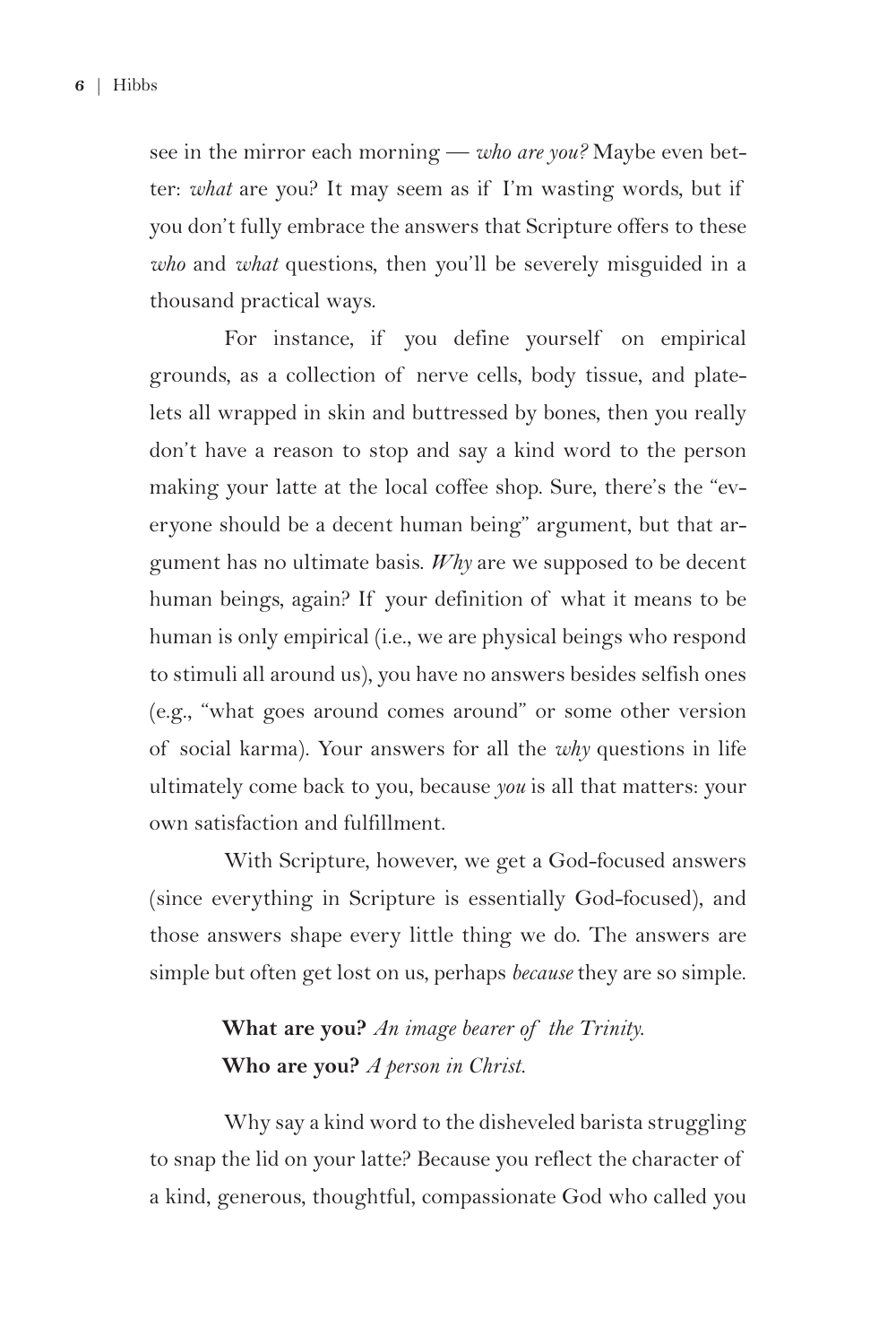out of death-dealing darkness and into life-giving light. Because you have been made new in the image of God's own Son (2 Cor. 5:17), and now you walk in the works your heavenly Father has prepared for you (Eph. 2:10), at the prodding of an ever-present Spirit (Rom. 8:9–16). There's a whole ocean of grace-infused purpose behind the order of a morning beverage. That is, if we carry with us a biblical view of who and what we are.

But we can be even more specific. After all, what does it really mean to bear God's image? A classic answer in Reformed theology is that we bear the image of God in our knowledge, righteousness, and holiness.<sup>5</sup> This is certainly true. But there's something deeper, something that runs beneath these God-honoring human behaviors. And Geerhardus Vos seems to have put his finger on it: "That man bears God's image means much more than that he is spirit and possesses understanding, will, etc. It means above all that he is disposed for communion with God, that all the capacities of his soul can act in a way that corresponds to their destiny only if they rest in God."6 Being made in God's image means that we're always bent towards communion with him. It's *God* that we want more than anything. We want an intimate relationship with our heavenly Father. We want to know and be known, to love and be loved by the one who chose us

<sup>5</sup> There are variations, of course. Francis Turretin, for instance, suggests that the three prongs of our being made in God's image are (1) the spirituality and immortality of the soul; (2) our original righteousness; and (3) our dominion over creation. Francis Turretin, *Institutes of Elenctic Theology*, ed. James T. Dennison, Jr., trans. George Musgrave Giger (Phillipsburg, NJ: P&R, 1992), 1:466. For the classic position, see Louis Berkhof, *Systematic Theology*, new ed. (Grand Rapids, MI: William B. Eerdmans, 1996), 203–07.

<sup>6</sup> Geerhardus Vos, *Anthropology*, vol. 2 of *Reformed Dogmatics*, ed. and trans. Richard B. Gaffin Jr. (Bellingham, WA: Lexham, 2014), 13. I develop my view of this further in *The Speaking Trinity & His Worded World: Why Language Is at the Center of Everything* (Eugene, OR: Wipf & Stock, 2018).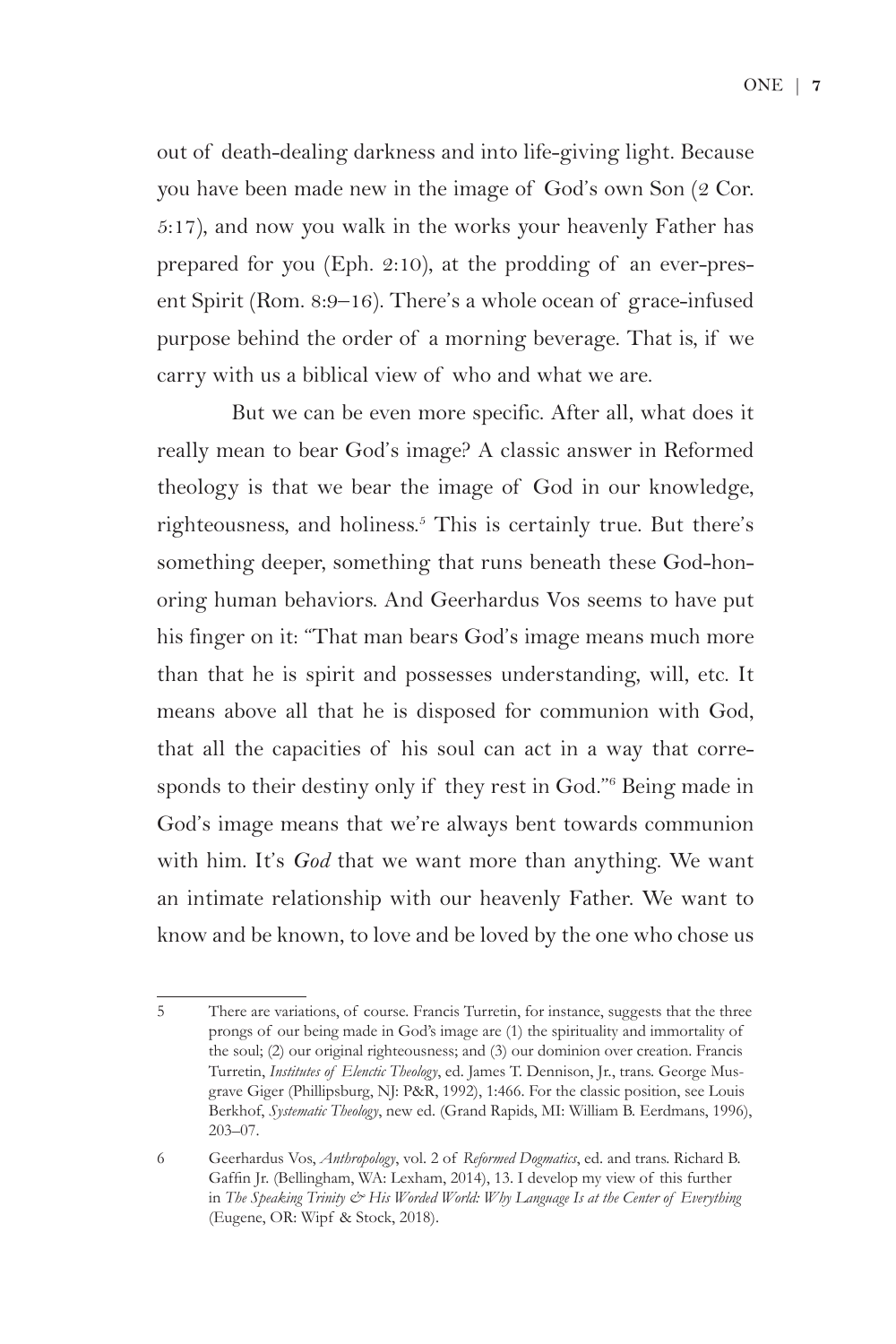before the foundation of the world (Eph. 1:4). We want closeness with the Son, who became incarnate and walked among us so that we might be restored to union with him (John 1:14; 17:21–22). And we want deep fellowship with the Spirit, who groans with us in our suffering and comforts us in our affliction (Rom. 8:26; John 14:26). In other words, we want to be *one* with the Trinity. We want communion—deep, unceasing, unflinching, unbreakable communion with the God who spoke us into motion. We want *oneness* with God.

#### **The Problem: Where We Are**

But we don't have it so often, do we? We started this chapter by sensing our heart beat, by becoming more conscious of our physical and spiritual life and the daily terrain we climb. It's time now for confession.

We're out of touch. Oneness with God feels like a rope covered in butter. We grab, and it slips. We grab, and it slips. The iteration breeds fatigue. We just can't seem to hold on to oneness with God. We're constantly overtaken by a thousand distractions or a plethora of idols (usually both). And the result? It's that flatlining we spoke of—the refusal to keep climbing terrain, the absence of lasting contentment in Christ, and the search for contentent everywhere else. Our souls turn to stone. They warm in the light, chill in the darkness, but most often, they just sit, calloused and detached. Sometimes we even forget that oneness with God is possible. We forget that a rapturous and soul-piercing union with the one who *is* love (1 John 4:8) can break through the clouded glass of momentary life and breathe hope and joy into our hollow core. Oh, but it can! It can. And it will.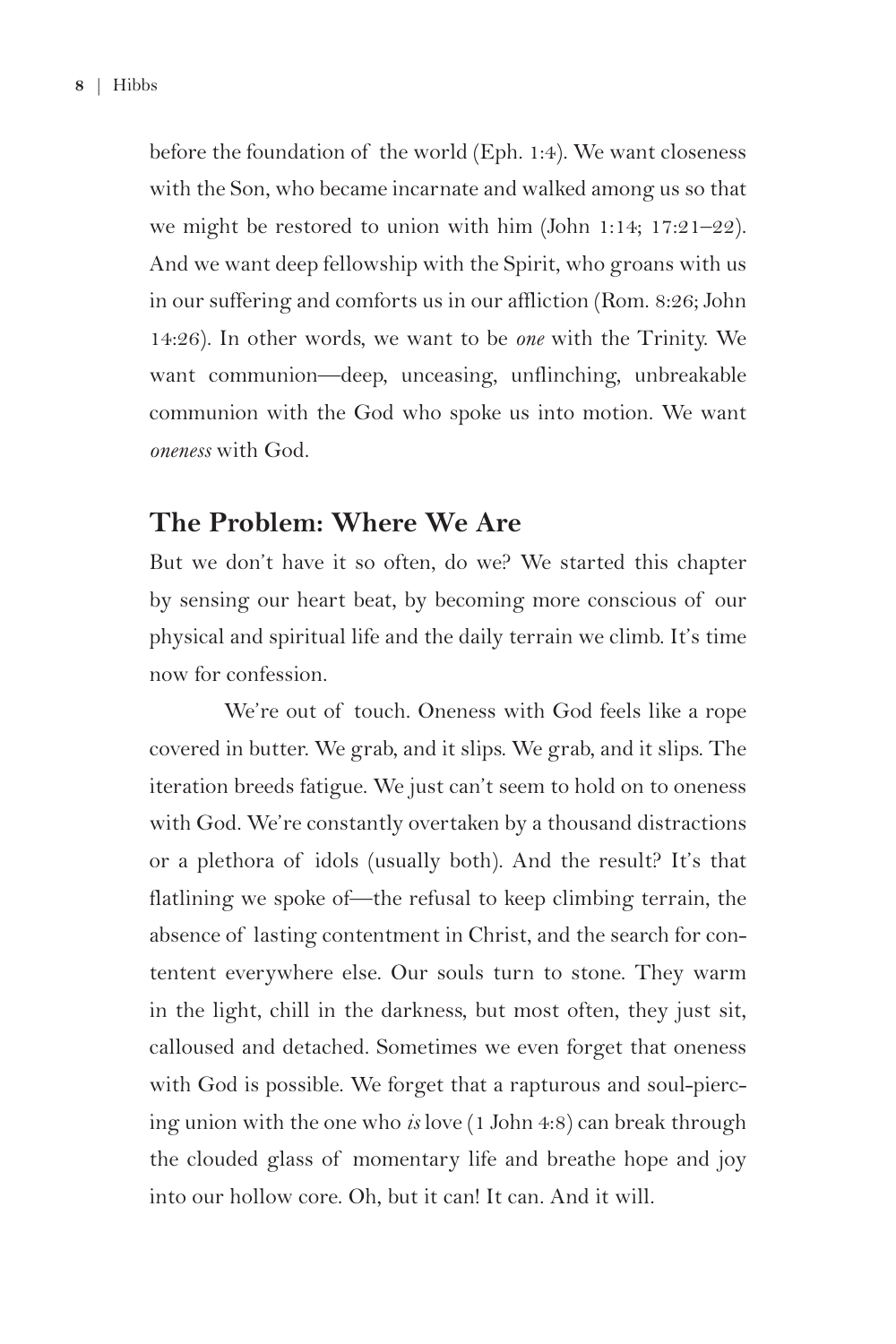You see, this yearning for oneness isn't just a human development, something that we all happen to have. It's divinely implanted. God sowed that seed of desire, and no one can take it from the soil of the soul. No one can uproot it. No one can smother it. It's protected by the very hands of God our Gardener.

#### **The Prayer of Prayers**

In fact, God himself asked for this in the person of Jesus. Do you remember the high priestly prayer that Jesus spoke in the Gospel of John? That's going to be our foil for this book, so we need to become deeply familiar with it. Read it slowly. These are words for your soul.

> When Jesus had spoken these words, he lifted up his eyes to heaven, and said, "Father, the hour has come; glorify your Son that the Son may glorify you,<sup>2</sup> since you have given him authority over all flesh, to give eternal life to all whom you have given him.<sup>3</sup> And this is eternal life, that they know you, the only true God, and Jesus Christ whom you have sent. 4 I glorified you on earth, having accomplished the work that you gave me to do.<sup>5</sup> And now, Father, glorify me in your own presence with the glory that I had with you before the world existed. <sup>6</sup> I have manifested your name to the people whom you gave me out of the world. Yours they were, and you gave them to me, and they have kept your word.<sup>7</sup> Now they know that everything that you have given me is from you.<sup>8</sup> For I have given them the words that you gave me, and they have received them and have come to know in truth that I came from you; and they have believed that you sent me. <sup>9</sup> I am praying for them. I am not praying for the world but for those whom you have given me, for they are yours. 10 All mine are yours, and yours are mine, and I am glorified in them. 11 And I am no longer in the world, but they are in the world, and I am coming to you. Holy Father, keep them in your name, which you have given me, that they may be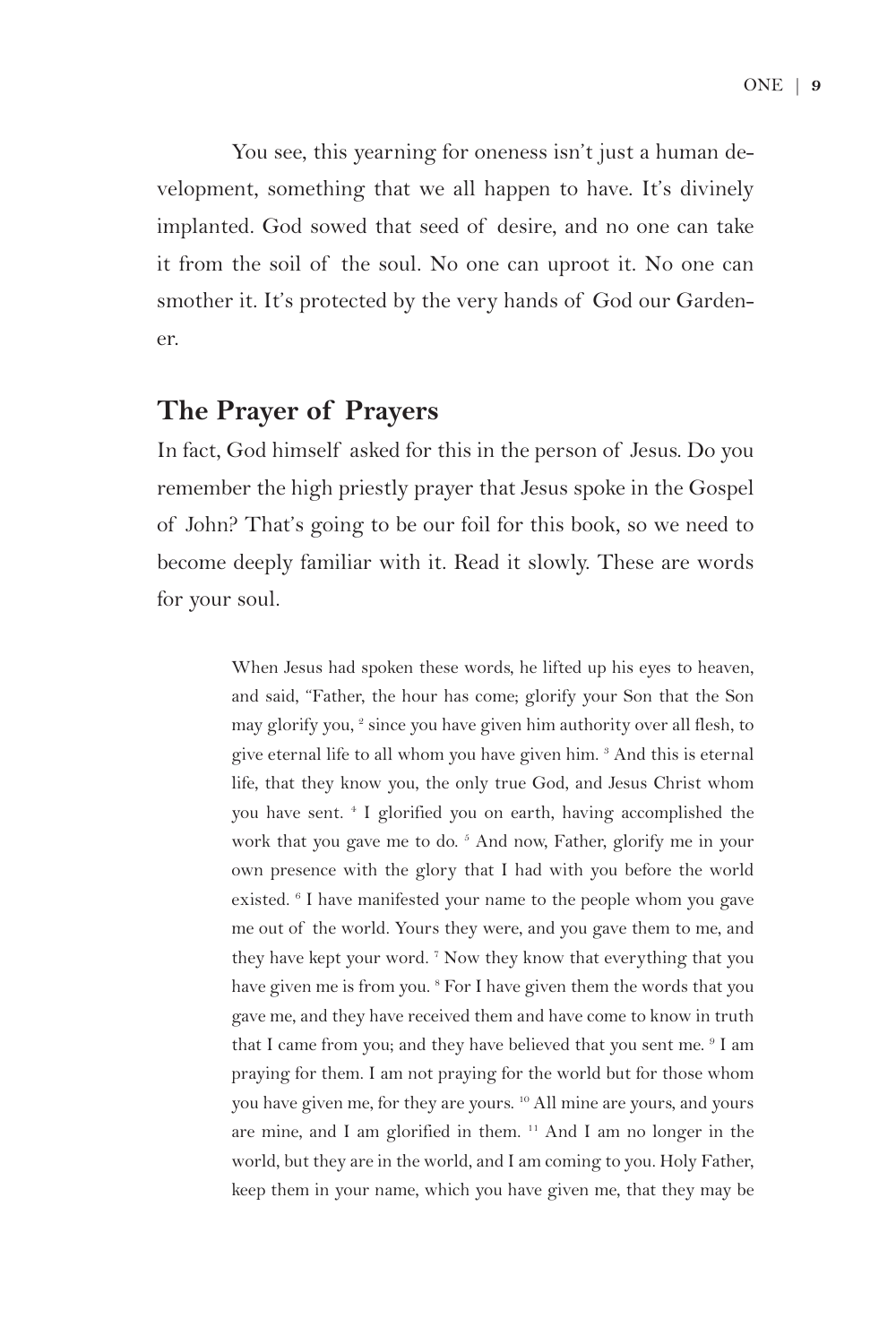one, even as we are one. 12 While I was with them, I kept them in your name, which you have given me. I have guarded them, and not one of them has been lost except the son of destruction, that the Scripture might be fulfilled. 13 But now I am coming to you, and these things I speak in the world, that they may have my joy fulfilled in themselves.  $14$  I have given them your word, and the world has hated them because they are not of the world, just as I am not of the world. 15 I do not ask that you take them out of the world, but that you keep them from the evil one. <sup>16</sup> They are not of the world, just as I am not of the world. <sup>17</sup> Sanctify them in the truth; your word is truth. <sup>18</sup> As you sent me into the world, so I have sent them into the world. 19 And for their sake I consecrate myself, that they also may be sanctified in truth. <sup>20</sup> I do not ask for these only, but also for those who will believe in me through their word, <sup>21</sup> that they may all be one, just as you, Father, are in me, and I in you, that they also may be in us, so that the world may believe that you have sent me.  $22$  The glory that you have given me I have given to them, that they may be one even as we are one,  $23$  I in them and you in me, that they may become perfectly one, so that the world may know that you sent me and loved them even as you loved me. 24 Father, I desire that they also, whom you have given me, may be with me where I am, to see my glory that you have given me because you loved me before the foundation of the world. <sup>25</sup> O righteous Father, even though the world does not know you, I know you, and these know that you have sent me. <sup>26</sup> I made known to them your name, and I will continue to make it known, that the love with which you have loved me may be in them, and I in them."

There's a continent of truth here, broader and more expansive than we can fathom. And we'll take many of the pages that follow to start trekking through the wild country. But for now, know that in this precious prayer that God himself prayed for you, he asked for *oneness* (17:11, 21–23). God wants oneness with you. God (in Jesus Christ) prayed to God (the Father) through the power of God (the Spirit) for *this*. Let that soak in for a few minutes.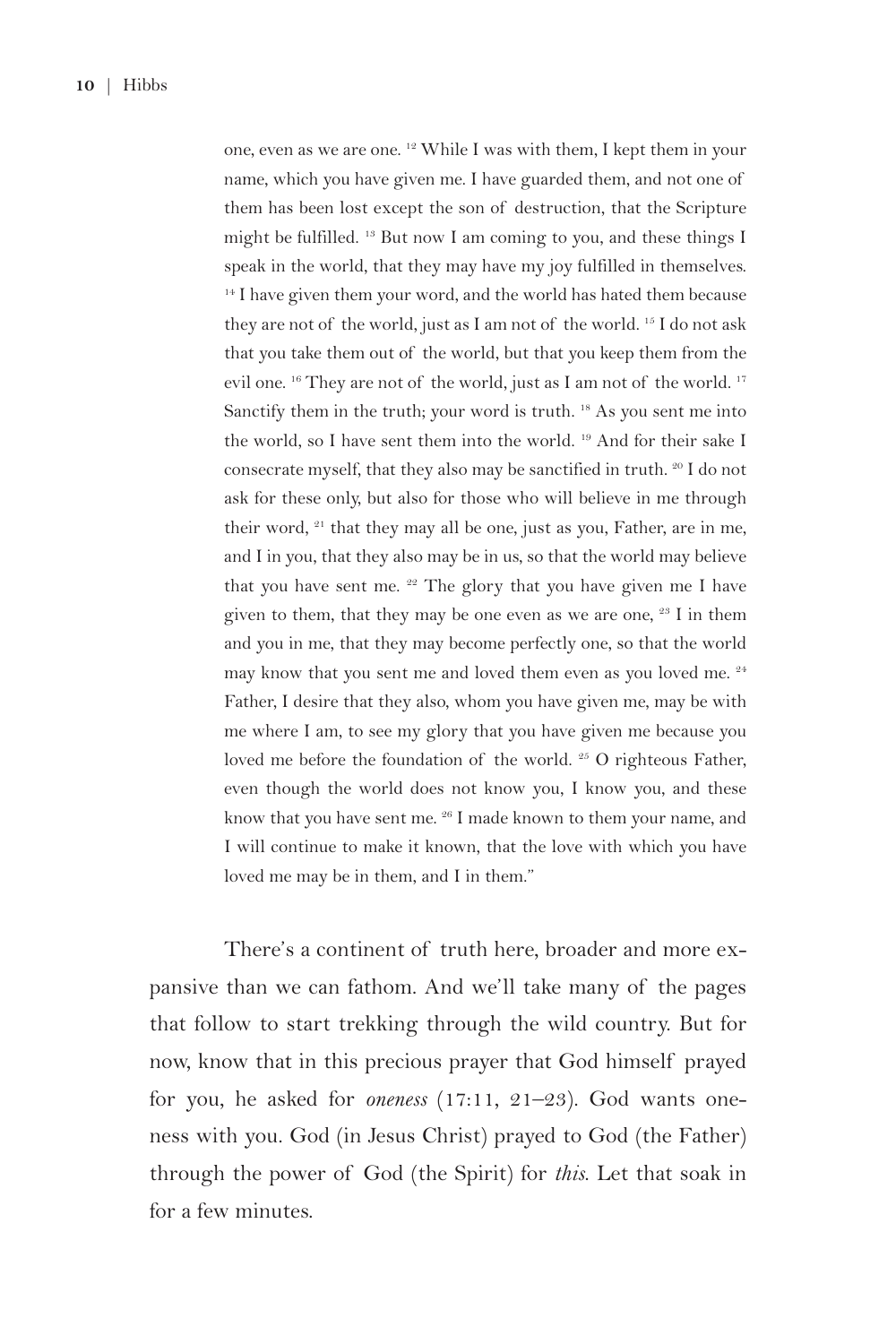There's a purpose for that oneness, and we'll get to that soon enough. In the remainder of the book, we'll be unpacking how this desire for oneness and God's own prayer for our oneness bleeds into every area of life. Here's the general outline I'll be following.

- The God Who Is Three-in-One
- Creatures Made for Oneness
- The Breaking of Oneness
- Searching for Oneness
- God Restoring Oneness
- One with Christ
- One with the Father
- One with the Spirit
- Holding onto Oneness
- The Destination of Oneness

Throughout the book, there will be discussion questions, prayers, and reader resources you can use to apply what you're learning. I encourage you to read this in a group setting, since dialogue and mutual prayer go hand-in-hand with the main theme of the book.

Let us all pray that God would move in our hearts so that we would treasure contentment in Christ and union with the Father, Son, and Spirit above all else.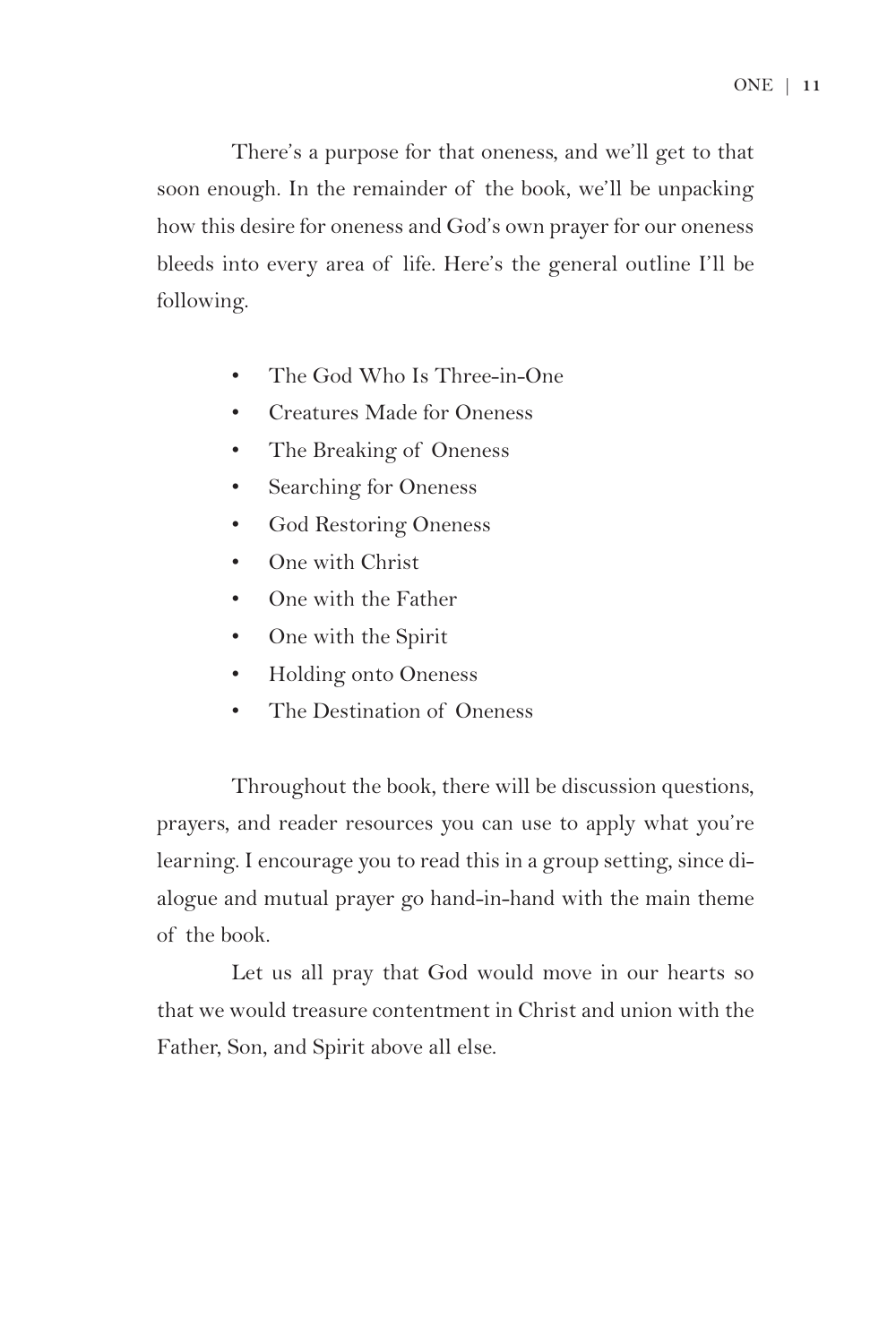#### **Reflection Questions and Prayer**

- 1. How are you at mountain climbing? What do you tend to do in the valleys? What do you tend to do at the peaks?
- 2. What have been particular challenges for you in trying to find contentment in Christ? What other things in your life seem to take priority before your prayerful relationship with him?
- 3. Jesus Christ prayed for you! Read John 17:20–21 again. What do you think it means to be "one" with Jesus and the Father? (We'll be exploring this throughout the book.)
- 4. What is the purpose of our being one with God? Have a look at the end of v. 21. What are some practical ways in which you think God might be sending you out to proclaim the gospel of Christ in your everyday life?

#### **Prayer**

Oh God of hope and glory, Light unceasing, I was made for oneness with you. My separation from you is a travesty, And everyday I'm reminded of it. But I'm also reminded of Christ. In him, through the power of your Spirit, I am one with you again.

I don't always feel as if I'm one with you, But feelings are never final. Draw me to gaze at you, To fall in love with your character, To dream of you, My life-giving, self-sacrificing shepherd.

Help me to find a way today To show others that this oneness Is worth living and dying for,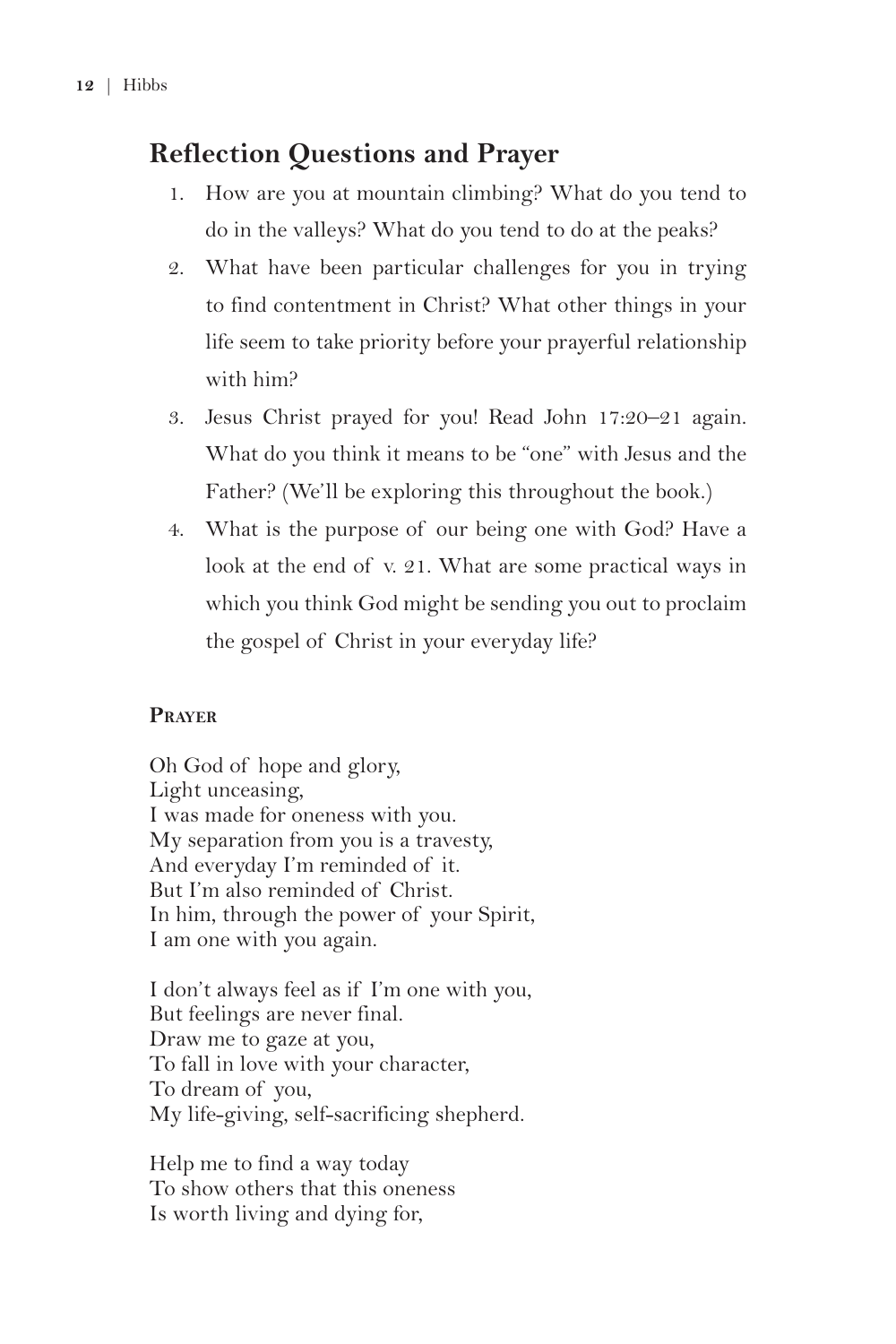That you're the most precious, The most costly, The most rapturous joy We could ever find. Thank you for bringing *me* Into *you*.

#### **Reader Resource: A Oneness Poem**

I'm an open room for you. Turn the handle. Enter, please. There's nothing else I can do But bow down on my tired knees And ask for truth.

Countless wicks of thought are lit. All around distractions burn. Quell the flames as you see fit. In the rising smoke I'll turn, Face you, and sit.

You in me and me in you— I want only to be close, Bonding with the favored few, Father, Son, and Holy Ghost, Who make me new.

Lesser things grasp at my will To pull me out the door again. You quiet every noise and thrill, Whispering our eternal *when*, And make me still.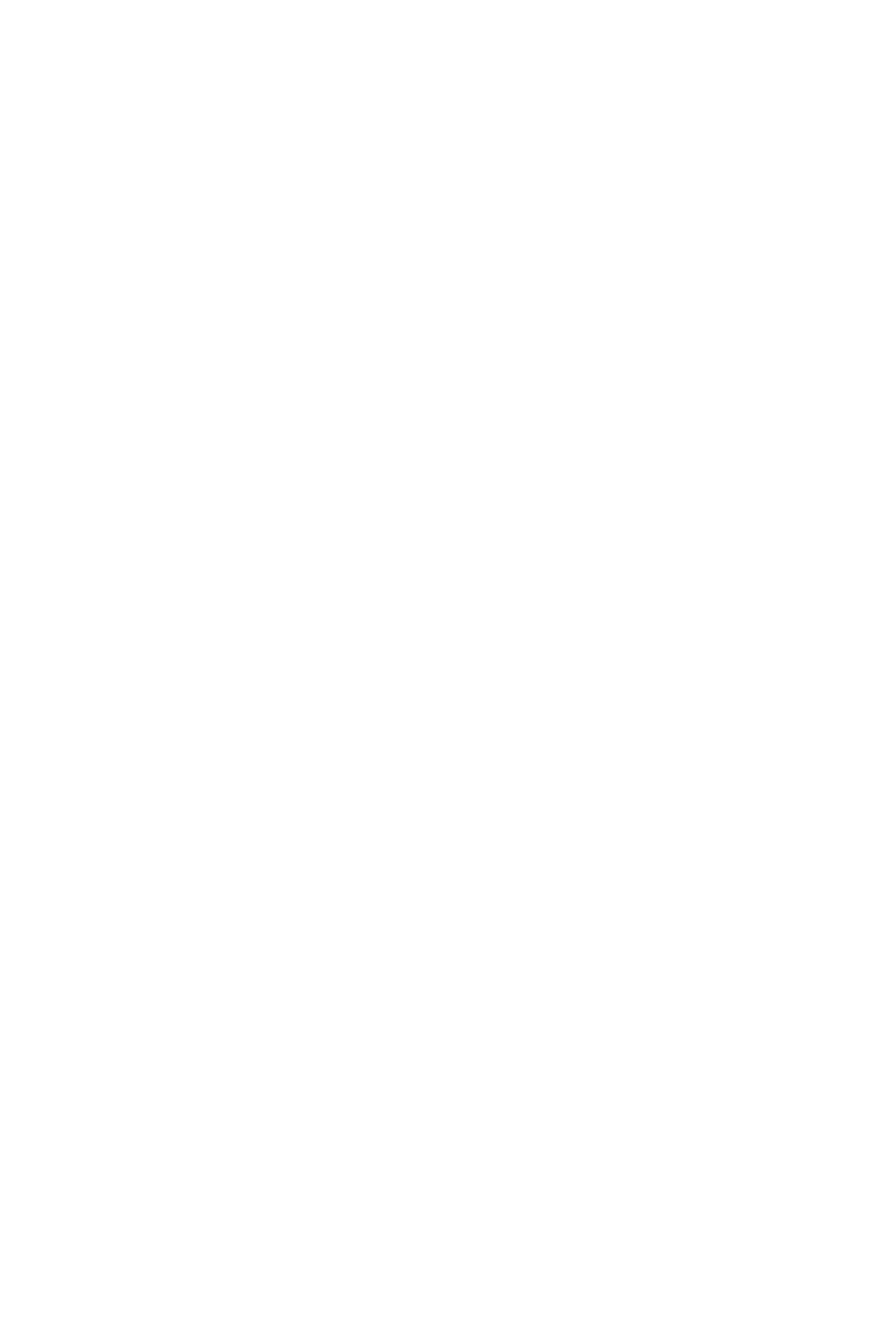## Chapter 2: The God Who Is Three-in-One

In the last chapter, I said we should begin where we are, feeling our heart beat and taking stock of our status as mountain climbers. In truth, that's not really the best starting point. After all, how can we possibly define who we are and what we long for without knowing who God is and what character he possesses? And if we're going to talk about oneness with God, don't we need to know who this God is? It's hard to be one with someone you don't know intimately.

So, let's start again.

#### **Who God Is**

*Who is God?* That question is like a coin striking the bottom of a well. The sound comes up from the depths and fills our ears with some ancient echo, something priceless, something mysterious and almost too beautiful to believe. Could we really know the nature of God?

One of my favorite theologians put it simply. "The Bible begins with the account that God created man after His own image and likeness, in order that he should know God his Creator aright, should love Him with all his heart, and should live with Him in eternal blessedness."1 *In order that he should know God*—we

<sup>1</sup> Herman Bavinck, *The Wonderful Works of God: Instruction in the Christian Religion according to the Reformed Confession*, trans. Henry Zylstra (Glenside, PA: Westminster Seminary Press, 2019), 8.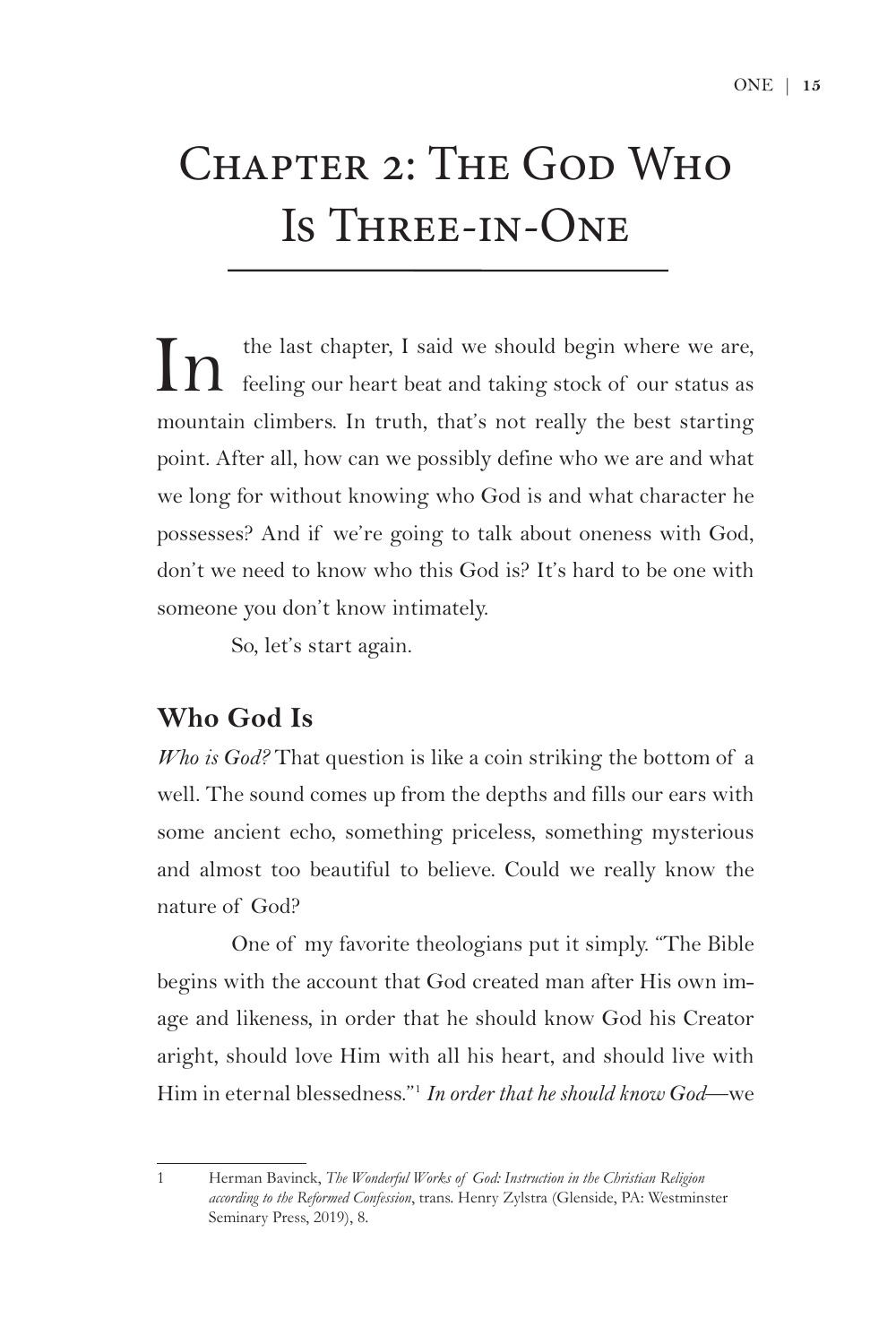were created to *know*. We were custom-made for a divine-human relationship based on knowledge that God himself would give us.

The obvious follow-up question is, What do we know about him? Many things! Because this is a book about oneness with God, I'm going to focus there: God's oneness and unity. Scripture is replete with references to the oneness of God, but it's a special kind of oneness, unique to God. Drawing together the wealth of Scripture, Bavinck moves from observing the world around him to observing the nature of the God who made it:

> The unity and diversity in the works of God proceeds from and returns to the unity and diversity which exist in the Divine Being. That Being is one being, single and simple. At the same time that being is threefold in His person, in His revelation, and in His influence. . . . Therefore the article of the holy trinity is the heart and core of our confession, the differentiating earmark of our religion, and the praise and comfort of all true believers of Christ.<sup>2</sup>

*Trinitarian oneness*—that's what we're dealing with; that's the core of our confession, the dog ear on every page of our faith. And we'll see later why it is the "praise and comfort" of all true believers. Bavinck's words do little more than reverberate biblical truth (as all good theology should). In Scripture, God tells his image-bearing creatures *both* that he is one (Deut. 6:4) and that he is three (Matt. 28:19). $^{\circ}$  He is, in other words, three-inone. You might be wondering why I'm harping on this. Why the

<sup>2</sup> Ibid., 127–28.

<sup>3</sup> I will not go into the biblical evidence for oneness and threeness, since that has already been done well by others. I recommend Robert Letham's *The Holy Trinity: In Scripture, History, Theology, and Worship*, rev. and exp. ed. (Phillipsburg, NJ: P&R, 2019), 3–86.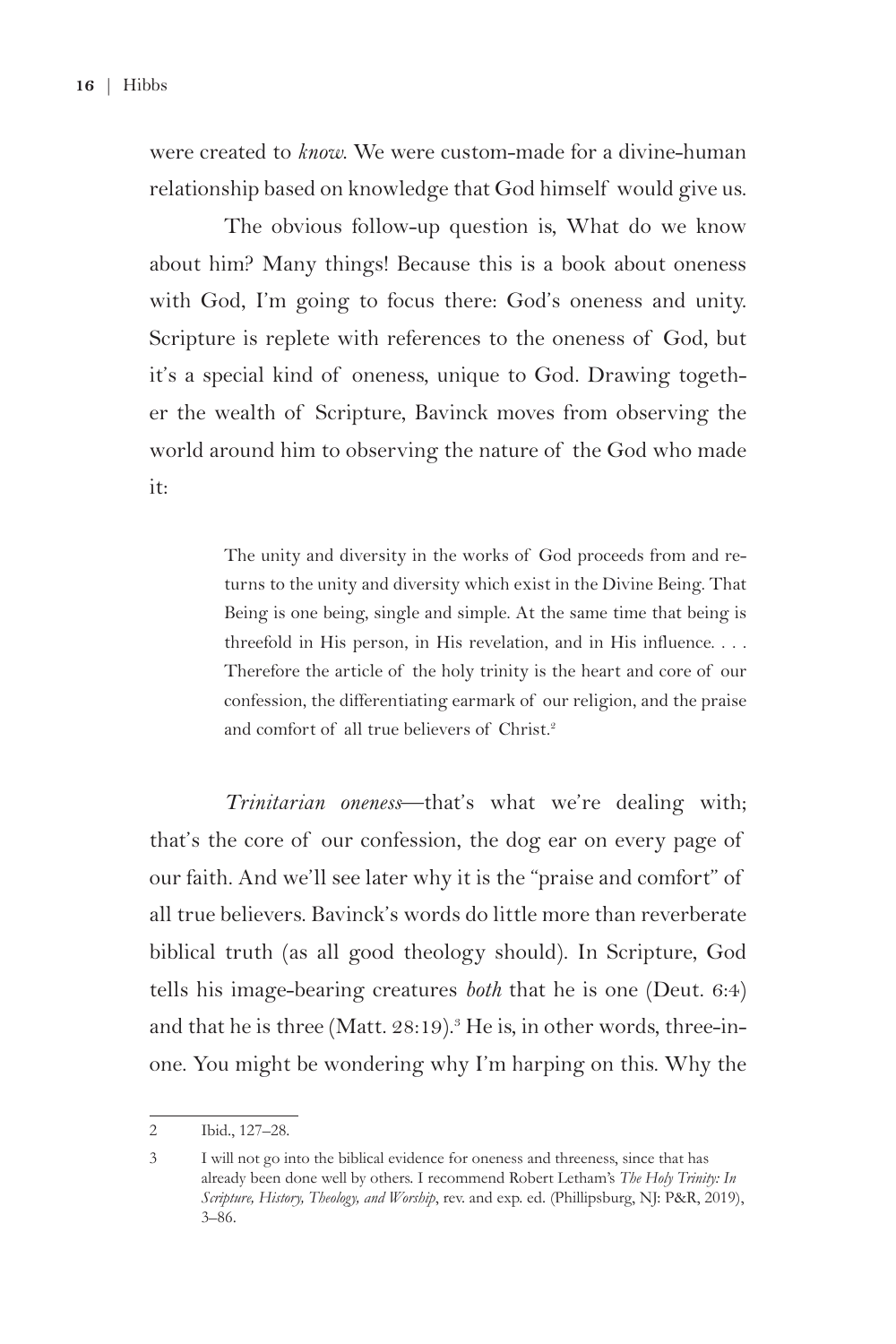ONE | **17** 

sudden focus on theological doctrine? Because it has everything to do with what it means for us to be *one* with God. God's oneness comes with an invitation for communion because God *is* a communion of divine persons. This is often what it means when theologians say that God is *relational*.

Let me draw out the relational nature of God's oneness a bit more. As my friend and former teacher noted, "Within God, the persons—the Father, the Son, and the Holy Spirit—have rich personal relations with one another. We are made like God, and that is why we can enjoy personal relationships. When we relate to one another, we rely on resources and powers that find their origin in God."4 Echoing the same sentiment, he writes,

> The New Testament indicates that the persons of the Trinity speak to one another and enjoy profound personal relations with one another. . . . God establishes a personal relationship with us, but, in addition, the persons of the Trinity have personal relations to one another. Personal relationships exist not solely among human beings, but also in divine-human relationships, and even in divine-divine relationships.<sup>5</sup>

Pause here. Give yourself a few moments of silence, open the pores in the skin of your soul, and let that truth enter slowly. God has the deepest of personal relationships in *himself*. In one sense, we can even say that God *is* a relationship. That's profoundly personal, isn't it? We're not dealing with a generic or abstract deity when it comes to the God of the Bible. We're deal-

<sup>4</sup> Vern Sheridan Poythress, *Redeeming Sociology: A God-Centered Approach* (Wheaton, IL: Crossway, 2011), 15.

<sup>5</sup> Ibid., 24.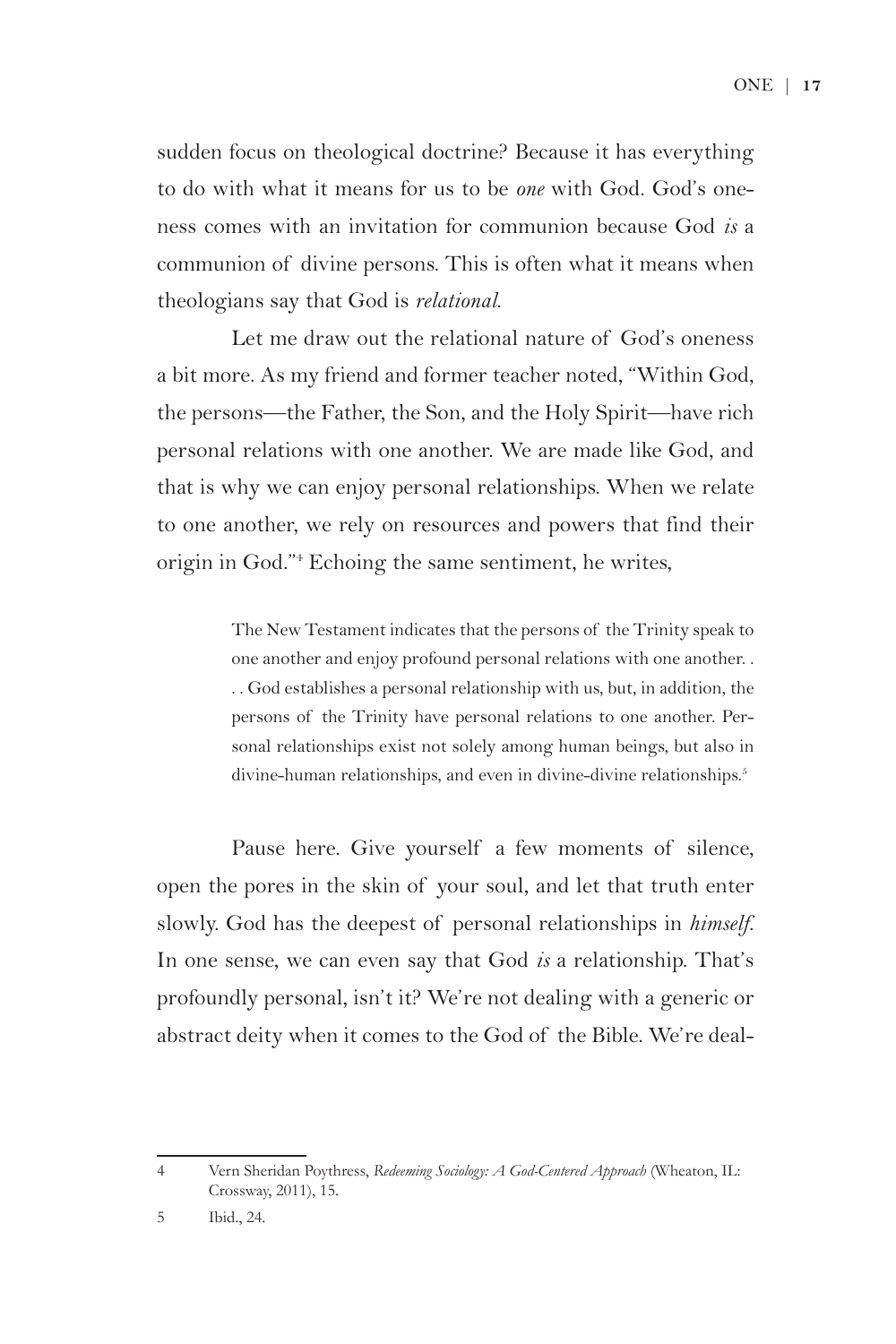ing with the hearth of intimacy and communion.6 This is perhaps easiest for us to grasp when we think about God as a being who speaks. As one theologian wrote, "there is—and has been from all eternity—talk, sharing and communication in the innermost life of God. The true God is not silent; He talks."7

Being one with this sort of God means that communication will always be primary because *love* is always primary. Love is a relational behavior interwoven with communication. We can't be one with God when we don't speak with him and when we don't hear him speaking to us. Love requires a living, communicative relationship. Many of us would have a far stronger relationship with God if we implemented that basic truth throughout each day. Communication with the God who speaks is not a fringe benefit of the Christian life; it's the core.

## "Communication with the God who speaks is not a fringe benefit of the Christian life; it's the core."

Theologians throughout Christian history have always known and treasured this truth. It's the gold coin pressed into every Christian's palm—the currency of communion. Recent works of the last twenty to thirty years have brought it to the

<sup>6</sup> For more on God and communion, I direct readers to my book *The Speaking Trinity & His Worded World: Why Language Is at the Center of Everything* (Eugene, OR: Wipf & Stock, 2018).

<sup>7</sup> Douglas Kelly, *Systematic Theology: Grounded in Holy Scripture and Understood in Light of the Church*, vol. 1, *The God Who Is: The Holy Trinity* (Ross-shire, Scotland: Mentor, 2008), 487.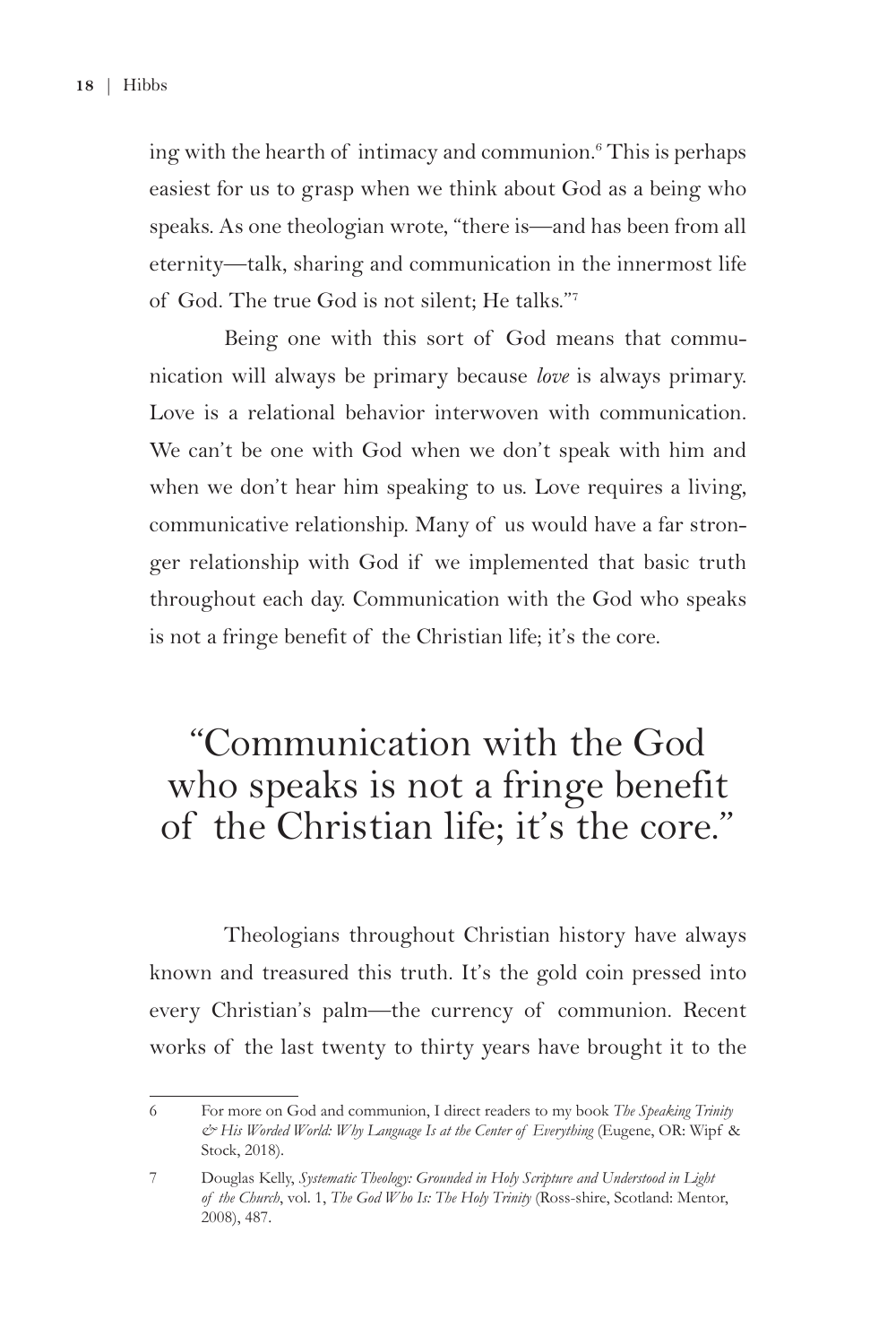surface once again.<sup>8</sup> But note this: We should prioritize communication with God not just because it results in our spiritual growth, but because loving communication is central to the character and identity of God himself. As Michael Reeves put it, God is "the Father, loving and giving life to his Son in the fellowship of the Spirit. A God who is in himself love, who before all things could 'never be anything but love.' Having such a God happily changes everything."9 Indeed. It *does* change everything.

#### **A Oneness of Fellowship**

The fact that God is three-in-one and communicates with himself in an eternal orb of divine love means that oneness with him has certain qualities.

When we become one with God, we're not absorbed like a raindrop in a proverbial ocean of being. We don't dissolve and disappear. Oneness with God doesn't eclipse our personhood, just as the oneness of God's being doesn't eclipse the personhood of the Father, Son, and Spirit. When we talk about oneness with God, we're talking about a *oneness of fellowship*. What exactly does that mean? Here are three points that will help us wrap our minds around this.

*1. A oneness of fellowship requires distinction.* You can't talk

<sup>8</sup> For a history on the teaching of perichoresis, the mutual interpenetration of persons in the Godhead, see Letham, *The Holy Trinity*, 192–93; 279–80; 422–25; 439–40. See also Pierce Taylor Hibbs, "Closing the Gaps: Perichoresis and the Nature of Language," *Westminster Theological Journal* 78 (2016): 299–322.

<sup>9</sup> Michael Reeves, *Delighting in the Trinity: An Introduction to the Christian Faith* (Downers Grove, IL: IVP Academic, 2012), 38. Ralph Smith notes, "To conceive of a god who does not know love, a god who has never shared, a god for whom a relationship with another is eternally irrelevant, is to conceive of an abstraction, an idea or a thing more than a person." Ralph A. Smith, *Trinity & Reality: An Introduction to the Christian Faith* (Moscow, ID: Canon, 2004), 18.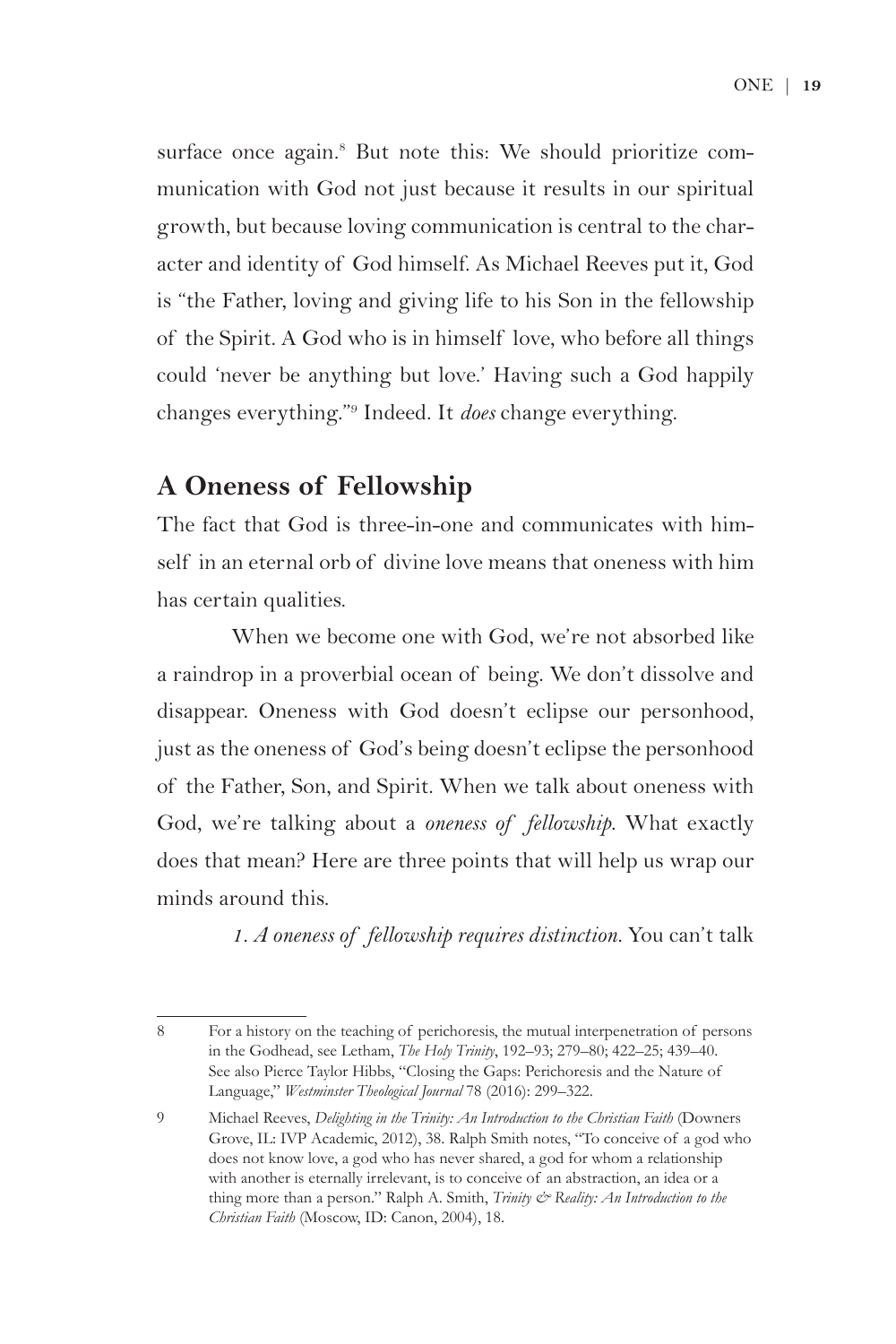about the "fellowship" of raindrops in an ocean. The ocean is an undifferentiated mass of liquid.<sup>10</sup> For fellowship to hold, there has to be distinctness. We can talk about Christian fellowship with our brothers and sisters precisely because we're *not* our brothers and sisters. We're distinct, and yet that distinctness doesn't threaten the unity of love that binds us in the Spirit of Christ. In fact, it's the opposite: our uniqueness as creatures made in God's image enhances and beautifies the communion we have with each other and with God. The richness of our fellowship lies in the harmony of unity and diversity. Such unity and diversity is actually rooted in the very nature of God, which makes perfect sense: we can't possess, enjoy, or reflect anything good that doesn't have its origin in him.<sup>11</sup>

*2. A oneness of fellowship means unparalleled intimacy.* God is intimate with himself, in ways we can't even fathom. In speaking of the Father, Son, and Spirit, Abraham Kuyper once put it this way:

> The Love-life whereby these Three mutually love each other is the Eternal Being Himself. This alone is the true and real life of love. The entire Scripture teaches that nothing is more precious and glorious than the Love of the Father for the Son, and of the Son for the Father, of the Holy Spirit for both. . . . Before God created heaven and earth with all their inhabitants, the eternal Love of Father, Son, and Holy

<sup>10</sup> I speak generally here, since upon closer inspection, we would find much differentiation in ocean water.

<sup>11</sup> On the unity and and diversity in the Trinity, see Cornelius Van Til, *An Introduction to Systematic Theology: Prolegomena and the Doctrines of Revelation, Scripture, and God*, 2nd ed., ed. William Edgar (Phillipsburg, NJ: P&R, 2007), 348, 353; *The Defense of the Faith*, 4th ed., ed. K. Scott Oliphint (Phillipsburg, NJ: P&R, 2008), 45–53; Vern S. Poythress, *Redeeming Philosophy: A God-Centered Approach to the Big Questions* (Wheaton, IL: Crossway, 2014), 57–58.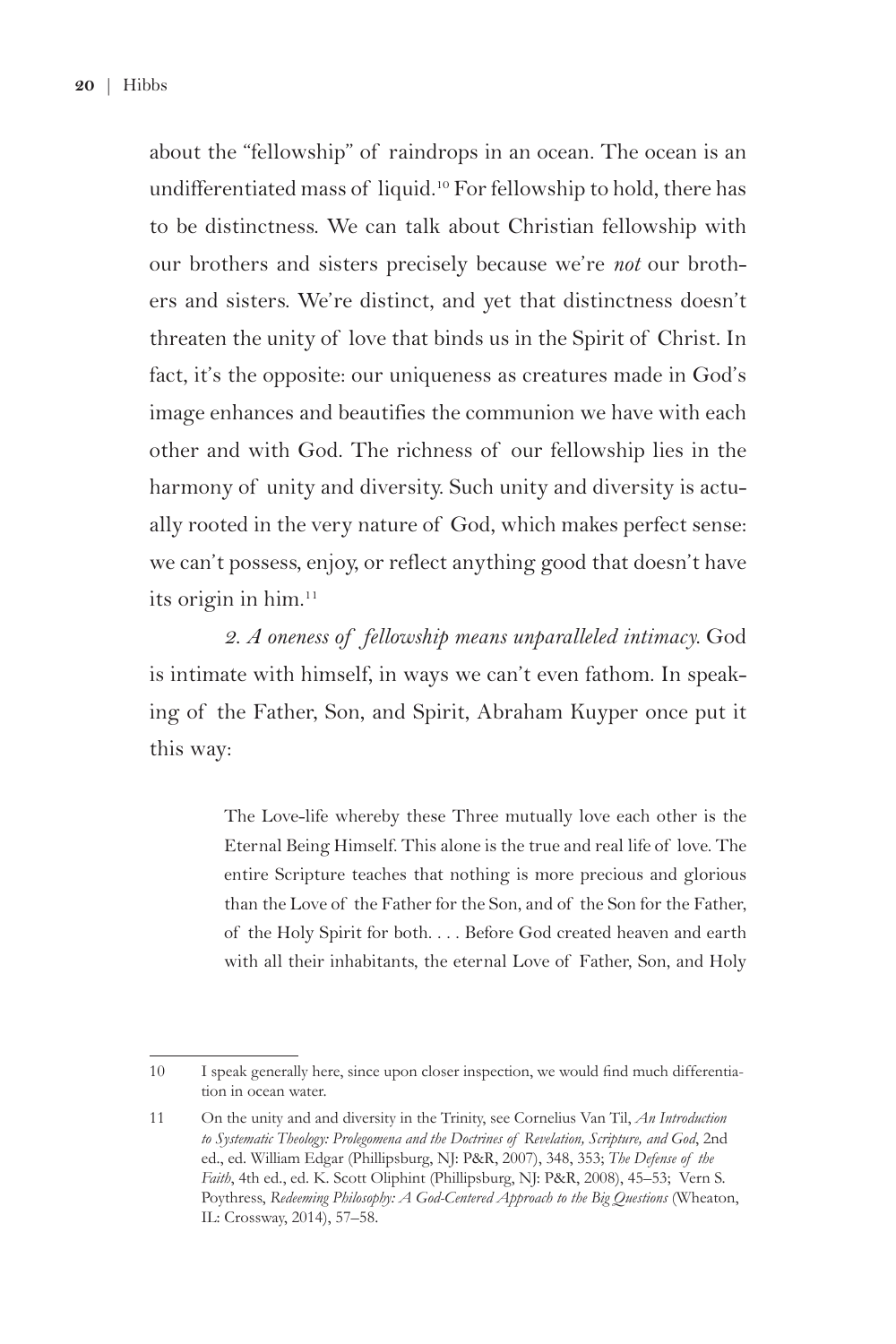Spirit shone with unseen splendor in the divine Being.<sup>12</sup>

A river of love runs bottomless in God. We cannot speak of its depth. And yet, while our lips can only part in worship, God tells us we've been invited in. We've been called into the exchange of love.

There are many implications of this mysterious truth, but one that we'll revisit throughout this book is the need for *dialogue*. You cannot be intimate without mutual communication. There is no love without dialogue or expressive giving of some kind. Now, on God's part the giving is lopsided. He's poured out the inkwell of his thought and life on the pages of history and pressed down in Scripture all that we need to know about him. God is a giver, and his self-revelation is the greatest gift. It's always before us. The question is, Are *we* giving ourselves to *him*? The simplest way to give ourselves to God is through prayer, the unrestrained outflow of our souls. Everything—the beauty and the blindness, the passion and the pain, the sweetness and the swill. We may not even have words to pray. That's okay. Groans are accepted and interpreted by God's Spirit (Rom. 8:26). But we have to talk. Without dialogue, oneness of fellowship wanes.

*3. A oneness of fellowship means that we're bound for the home of God.* And that, my friends, is *eternity*. I know it seems too good to be true, like the shadow of a childhood dream. But it's repeated all throughout Scripture. Our dwelling will be *with* God. There is nothing and no one who can push us off the road leading to our heavenly homestead. We're going there—regardless of how

<sup>12</sup> Abraham Kuyper, *The Work of the Holy Spirit*, trans. Henri De Vries (Chattanooga, TN: AMG, 1995), 542.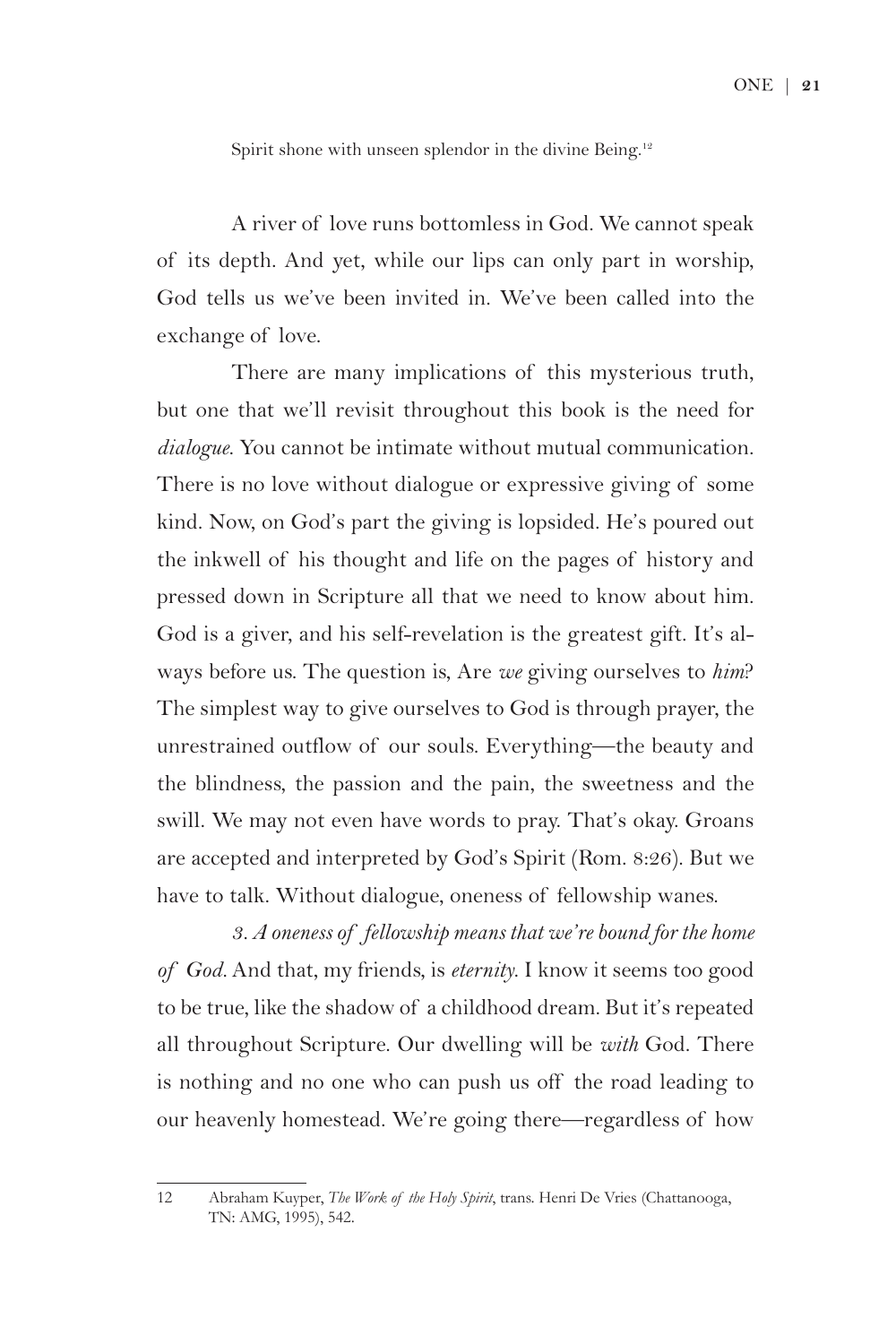we feel or what we think. Once we have trusted Christ as savior, our room is prepared (John 14:2). I can't wait to see the bedding.

Now that we have a sense of what this oneness of fellowship entails, we're ready to begin looking at God's own prayer for us. This will set the tone for the chapters ahead, and we'll revisit it frequently.

#### **Jesus's Prayer for Our Oneness**

Start with something fairly basic: The oneness of fellowship is something that *God* wants for us. It's not just something we long for; it's something that God wills. That's precisely why Jesus prays for it in John 17. In that passage, the Son of God is asking God the Father for oneness with us in the power of God the Spirit. God is praying to God by the power of God for oneness with God. If that doesn't blow your mind, I don't know what will.

But what exactly does Jesus mean when he asks for us to be "one" with him and the Father (and, by necessary extension, the Spirit)?

We can begin answering that question by focusing on a few verses, but it's essential that we understand this plea for oneness in context. That context is a *witnessing* context. In John 17:8, Jesus says, "For I have given them the words that you gave me, and they have received them and have come to know in truth that I came from you; and they have believed that you sent me." Believing that Jesus has been sent by God is a recurring motif in John's Gospel. In verse 18, Jesus confirms that he is sending the disciples into the world just as he was sent. Then in verse 20 he focuses on "those who will believe in me through their word" (that's you and me), which again is given in the context of wit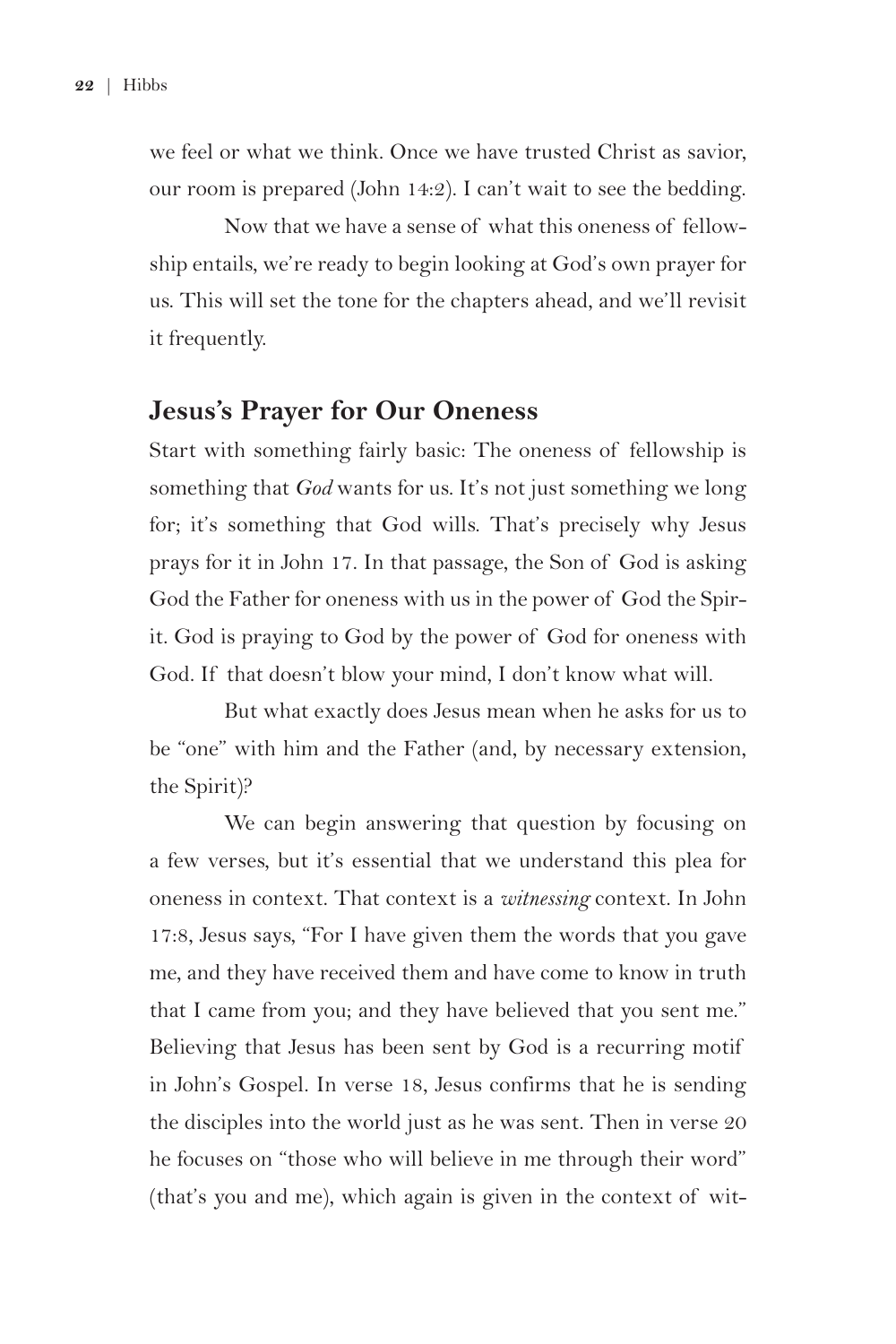nessing to what God has done in sending the Son. And again in verses 21 and 23, Jesus prays for this oneness "so that the world may believe that you have sent me" and "so that the world may know that you sent me and loved them even as you loved me." Clearly, our oneness with God has a *witnessing* or missional purpose. Though our oneness with God has eternity in store for us, while we're walking this earth, that oneness has a *missional* purpose. Our oneness with God is meant to be a testimony, a light drawing others to gaze and grasp at the God of communion.

## "Our oneness with God is meant to be a testimony, a light drawing others to gaze and grasp at the God of communion."

Within this missional context, what exactly does it mean for us to be "one" with God? The verses that demand our attention are the following.

- 17:11, "And I am no longer in the world, but they are in the world, and I am coming to you. Holy Father, keep them in your name, which you have given me, that they may be **one**, even as we are **one**."
- 17:21, "that they may all be **one**, just as you, Father, are in me, and I in you, that they also may be in us, so that the world may believe that you have sent me."
- 17:22, "The glory that you have given me I have given to them, that they may be **one** even as we are **one**"
- 17:23, "I in them and you in me, that they may become perfectly **one**, so that the world may know that you sent me and loved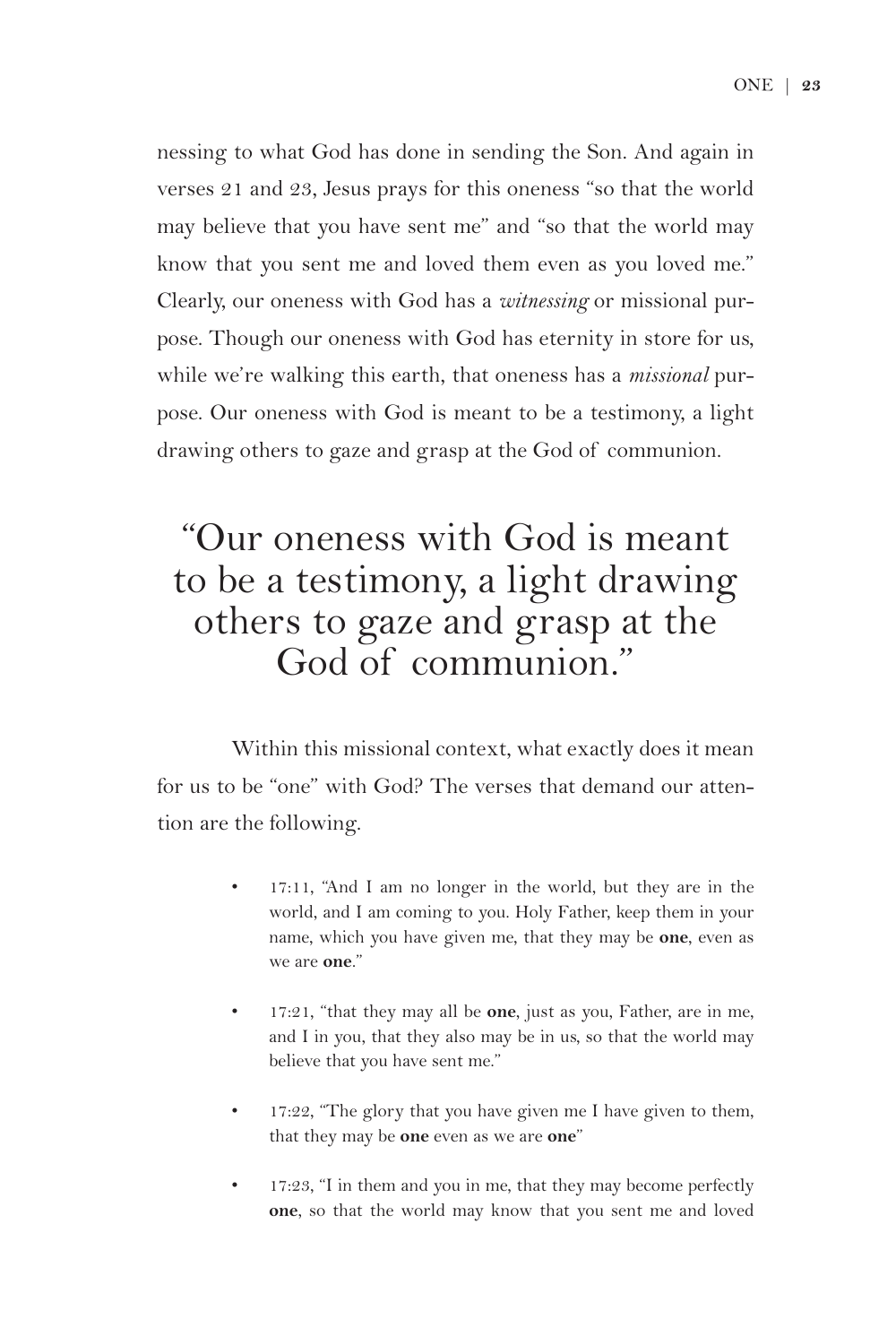**24** | Hibbs

them even as you loved me."

We might start by nodding to the words of Andreas Köstenberger: "Such unity is beyond human ability and is the result and gift of divine grace."<sup>13</sup> We cannot get this oneness or unity for ourselves. It doesn't come from human grasping; it comes only from divine giving.

But what does John (and Jesus) mean more specifically? The Greek word John uses is *eis*, meaning *one* "in contrast to the parts, of which a whole is made up."14 In other words, we're are not talking about an undifferentiated mass. This is not ocean water oneness. It is a oneness of distinct persons that make up a community, or a communion of persons. And Jesus is clear that there is a hierarchy at play here.

> The unity between Son and Father will serve as the foundation and wellspring for the unity among believers; this, in turn, will make it possible for the world . . . to see through and beyond the mission of believers to the one who sent them (Jesus), just as Jesus' contemporaries were enabled to see past Jesus to the one who sent him, God the Father.15

#### Richard Baukham echoes the same:

The general sense (not precisely stated, as is typical of Johannine discourse) is that from the loving communion between the Father and the Son flows the love with which Jesus loved his disciples, a love that

<sup>13</sup> Andreas J. Köstenberger, *John*, Baker Exegetical Commentary on the New Testament (Grand Rapids, MI: Baker Academic, 2004), 492.

<sup>14 &</sup>quot; $\epsilon \tilde{\iota}$ *ς*," *BDAG*, 230.

<sup>15</sup> Andreas J. Köstenberger, *A Theology of John's Gospel and Letters*, Biblical Theology of the New Testament (Grand Rapids, MI: Zondervan, 2009), 248–49.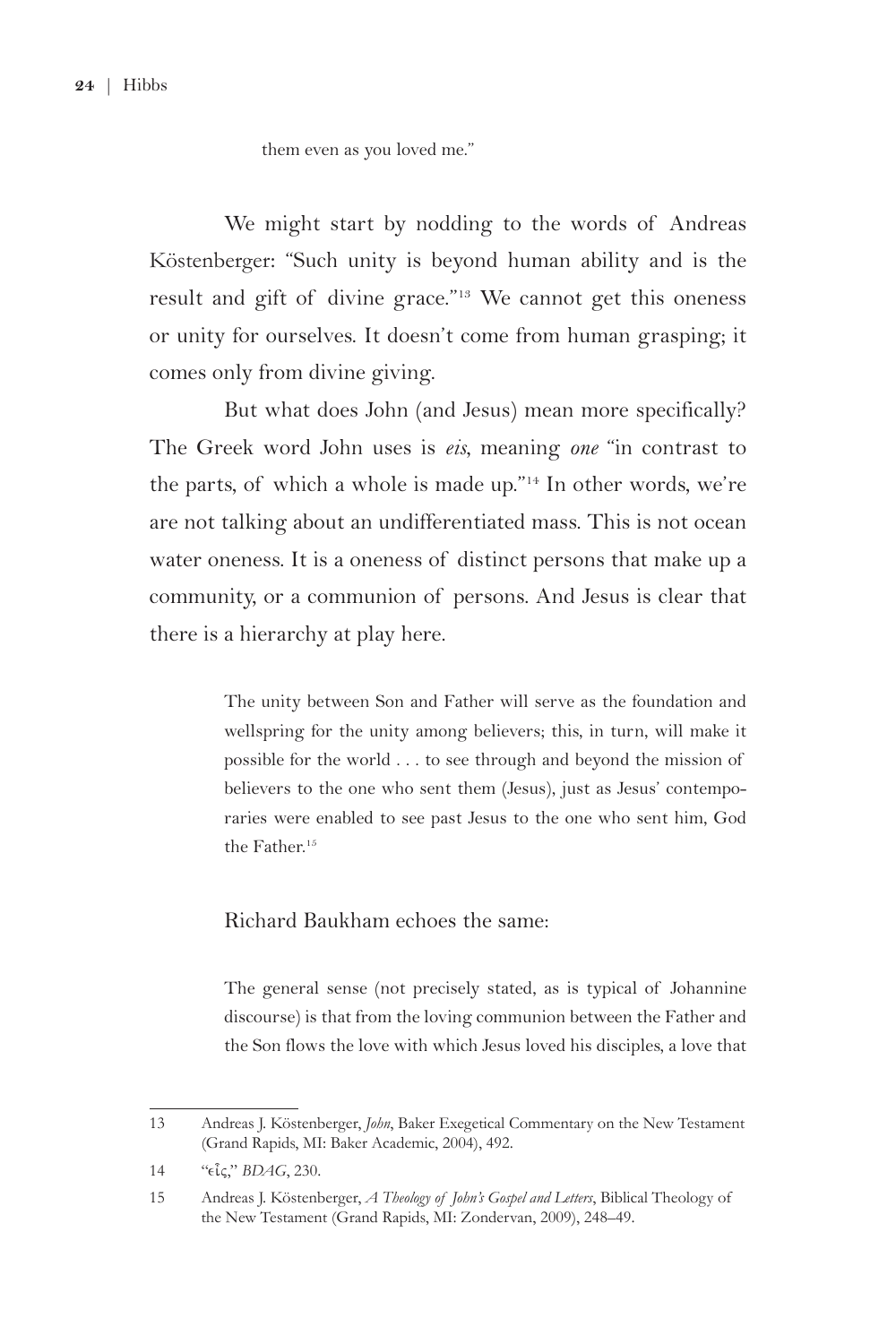enables them to enjoy an intimate, "in-one-another" relationship with Jesus and his Father, and it is from this overflowing of divine love into the world that the oneness of believers among themselves stems.<sup>16</sup>

Our oneness with God and with each other is based upon the oneness of the Father and Son (and Spirit, though John does not emphasize that point here). That's to say, our oneness with God has a foundation: a oneness of love rooted in God himself. Remember that the oneness we are called into is a *oneness of fellowship*. This truth provoked Herman Ridderbos to write that our goal as believers is not some sort of abstract unity, "but 'unity *in us*, being one '*as we are one*,' where 'even as' not only indicates resemblance between the church's unity and the unity between the Father and the Son, but also gives the church's unity its ground and character. Accordingly, the theme of this passage can only be 'that they may all be one *in us*.'"17 We are dealing here with an overwhelmingly *personal* unity, an *in-us* unity where "us" refers to the Father, Son, and Spirit.

In this unity, we don't lose our distinctness. Again, this is based on the truth that the Father and Son don't lose their distinctness in light of their unity. In our distinctness, we are "to be one in purpose, in love, in action undertaken with and for one another, in joint submission to the revelation received." Christians are to be "so identified with God and dependent upon him for life and fruitfulness, that they themselves become the locus of

<sup>16</sup> Richard Bauckham, *Gospel of Glory: Major Themes in Johannine Theology* (Grand Rapids, MI: Baker Academic, 2015), 36.

<sup>17</sup> Herman N. Ridderbos, *The Gospel according to John: A Theological Commentary*, trans. John Vriend (Grand Rapids, MI: William B. Eerdmans, 1997), 560.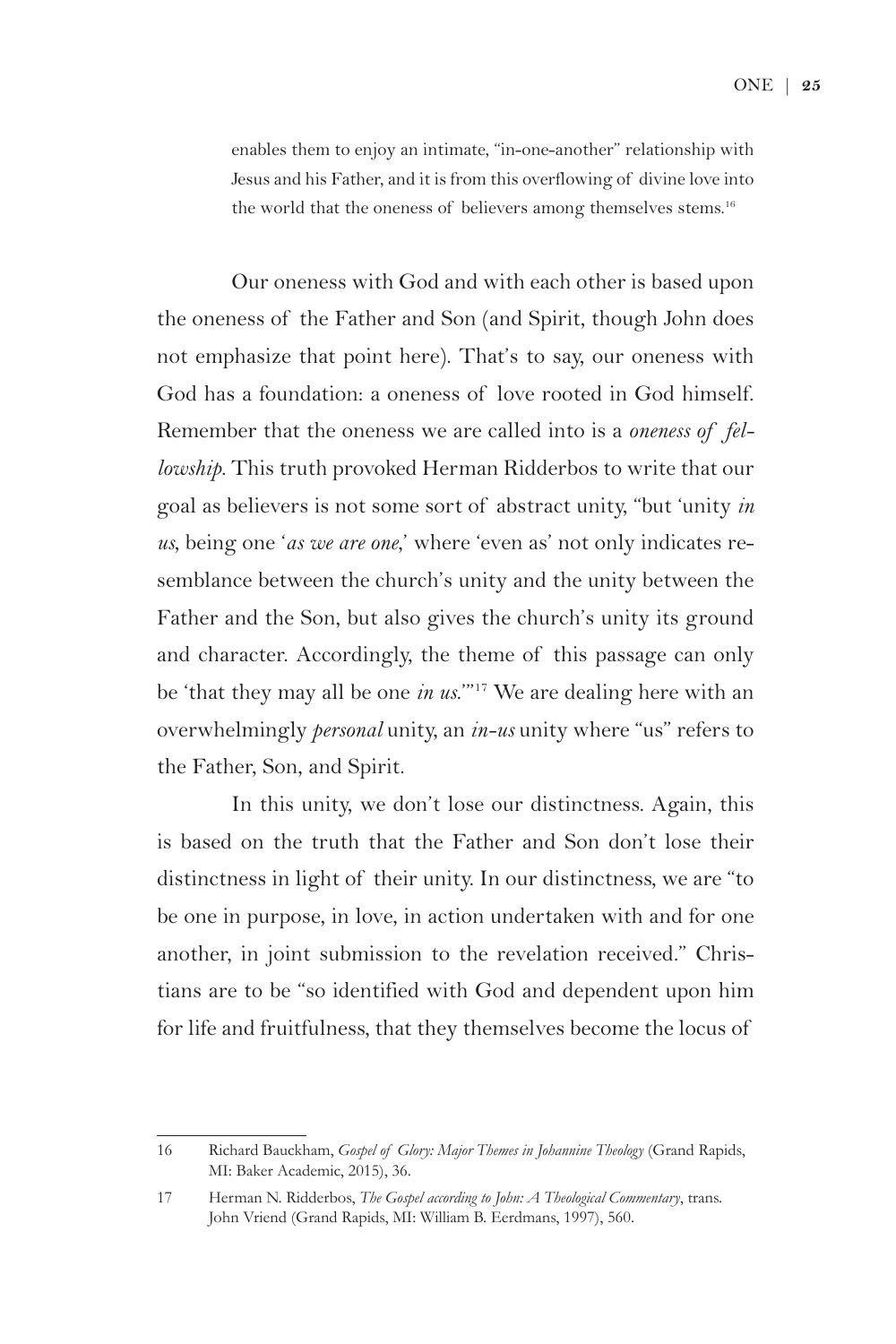the Father's life and work *in them*."18

This is a lot to take in. Let's not rush to wade through a holy torrent of truth. Start with the first component: the unity of the persons in the Trinity. The oneness of the Father, Son, and Spirit in love, power, and joy burns brighter than a thousand suns . . . in eternity. There is no such thing as a time when this was *not*. This is infinite oneness with unparalleled intimacy. And as humans on this side of paradise, we simply can't fathom it. It's beyond us. That doesn't mean we should bypass it. Quite the contrary: this should the impetus for passionate worship. More than anything else, we want to be known and loved. Yet here is the God who intimately knows and loves himself from all eternity: the hearth of holiness and the wellspring joyous communion. Praise God for being who he is!

> The love I need is yours already, My Father, Son, and Holy Ghost. Guide my steps and keep me steady Since you are the oneness I want most.

The second component of this rapturous, divinely rooted unity is that we can be one with this God and with each other. Our oneness rests on a divine building block that can't crack or corrode. We can trust in our oneness with God and with each other because God is beneath it all.

<sup>18</sup> D. A. Carson, *The Gospel according to John*, Pillar New Testament Commentary (Grand Rapids, MI: Eerdmans, 1991), 568.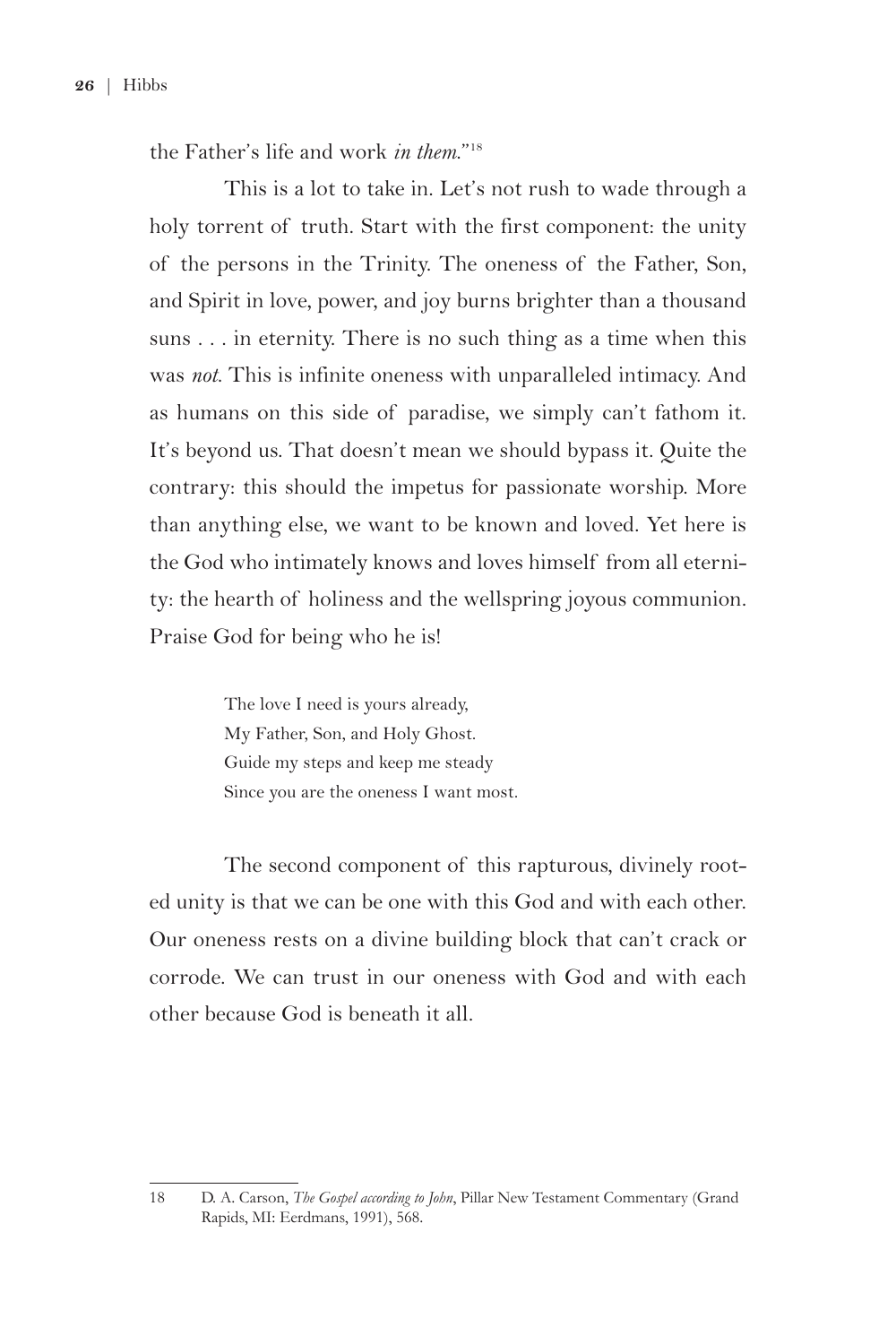### "We can trust in our oneness with God and with each other because God is beneath it all."

And our oneness is brought under a *name*. 19 This may seem less important. Isn't the oneness in focus here? Yes, but just as the oneness has a missional purpose (to spread the good news that God sent his Son into the world), it also has a identifying marker: the name of God. Ridderbos writes,

> What constitutes and qualifies this unity of the coming community and its incorporation into the fellowship of the Father and the Son is its having been brought and kept under the rule of the word and name of God, which the Father has given to his Son, and the Son has revealed to his own (vss.  $6-8$ ,  $11-12$ ).<sup>20</sup>

The name of God—given to the Son and revealed to God's people—is no mere sequence of sounds. It is the fortress of their union. It is the place where God's people gather and stand in power, united to their maker and their members. Where once in Babel we strove to lift up our own names and became dispersed, now in Christ we strive to lift up God's name and grow

<sup>19</sup> On the importance of naming, see Vern S. Poythress, *In the Beginning Was the Word: Language—a God-Centered Approach* (Wheaton, IL: Crossway, 2009), 30–33; and Pierce Taylor Hibbs, *The Speaking Trinity & His Worded World: Why Language Is at the Center of Everything* (Eugene, OR: Wipf & Stock, 2018), 87–101.

<sup>20</sup> Herman N. Ridderbos, *The Gospel according to John*, 561.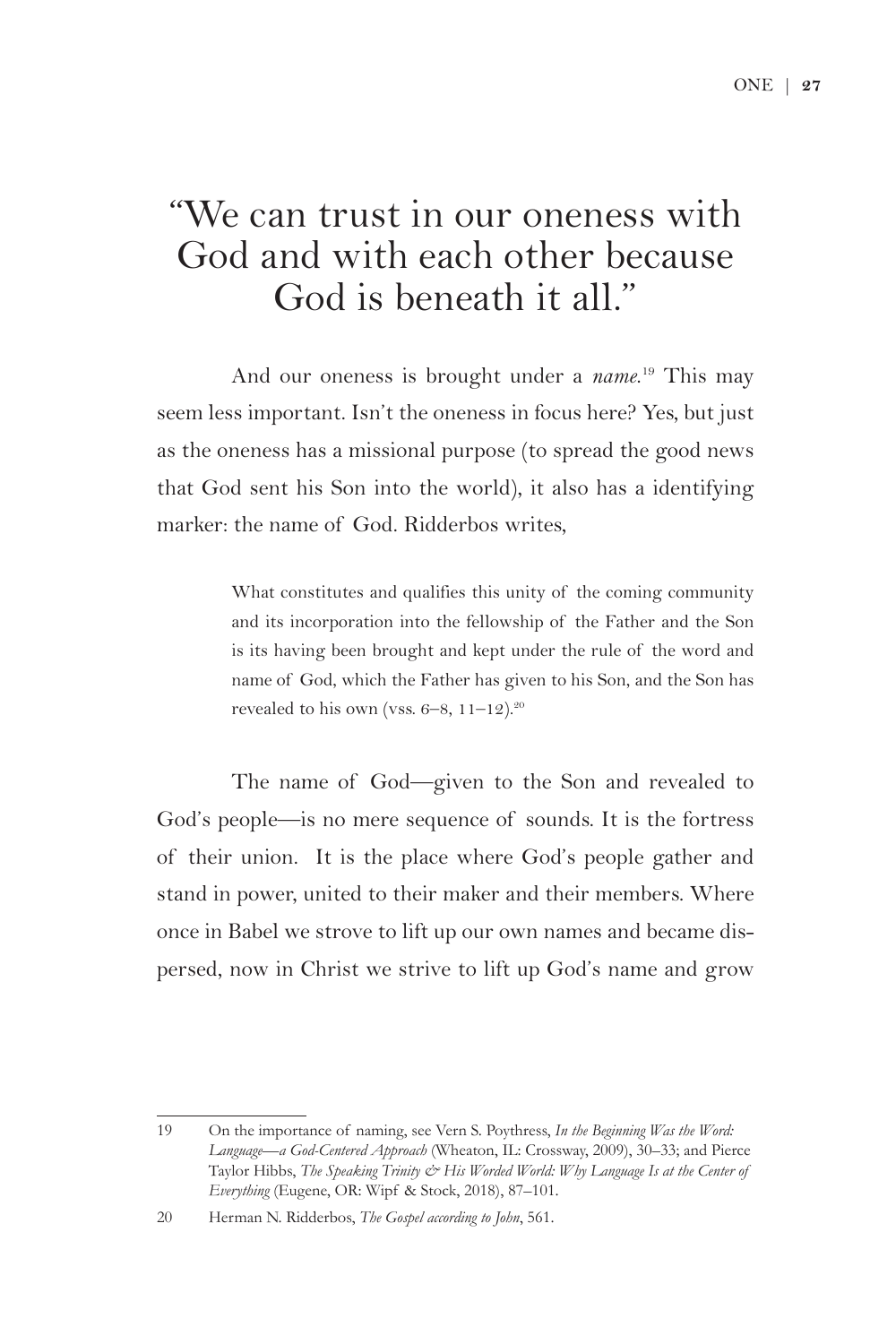together.<sup>21</sup> Our oneness with God—built upon the sure foundation of oneness among the Father, Son, and Spirit—is the answer to the three questions posed in the subtitle of this book.

#### **Oneness Questions**

- **• Who are you?** *A creature made for oneness with the Trinity and with God's people.*
- **• Why are you here?** *To stand in oneness with God as you lift up God's name in testament to the sending of his Son.*
- **• Where are you going?** *To an eternal home of oneness with God and his image-bearing creatures.*

That, I believe, is why "Jesus's concern for his followers' unity is his greatest burden as his earthly mission draws to a close."22 Our oneness with God is not a fairytale fancy. It's the pulsing heart of our existence, thudding to a beat that has no end. We are mountain climbers (recall the previous chapter) because oneness is in our bones and it's at the top of the tallest mountain: uninterrupted union with God. With every step into the rocky earth of adversity, we push upward towards our eternal destiny of oneness. As C. S. Lewis wrote in *The Last Battle*, our call as Christians is clear and simple: "Further up and further in." Closer to God. Deeper with God. That's what oneness is all about. It's a wild journey. Are you in?

<sup>21</sup> See Pierce Taylor Hibbs, "Language and the Trinity: A Meeting Place for the Global Church" in *Redeeming the Life of the Mind: Essays in Honor of Vern Poythress*, ed. John M. Frame, Wayne Grudem, and John J. Hughes (Wheaton, IL: Crossway, 2017), 181–197.

<sup>22</sup> Köstenberger, *John*, 497.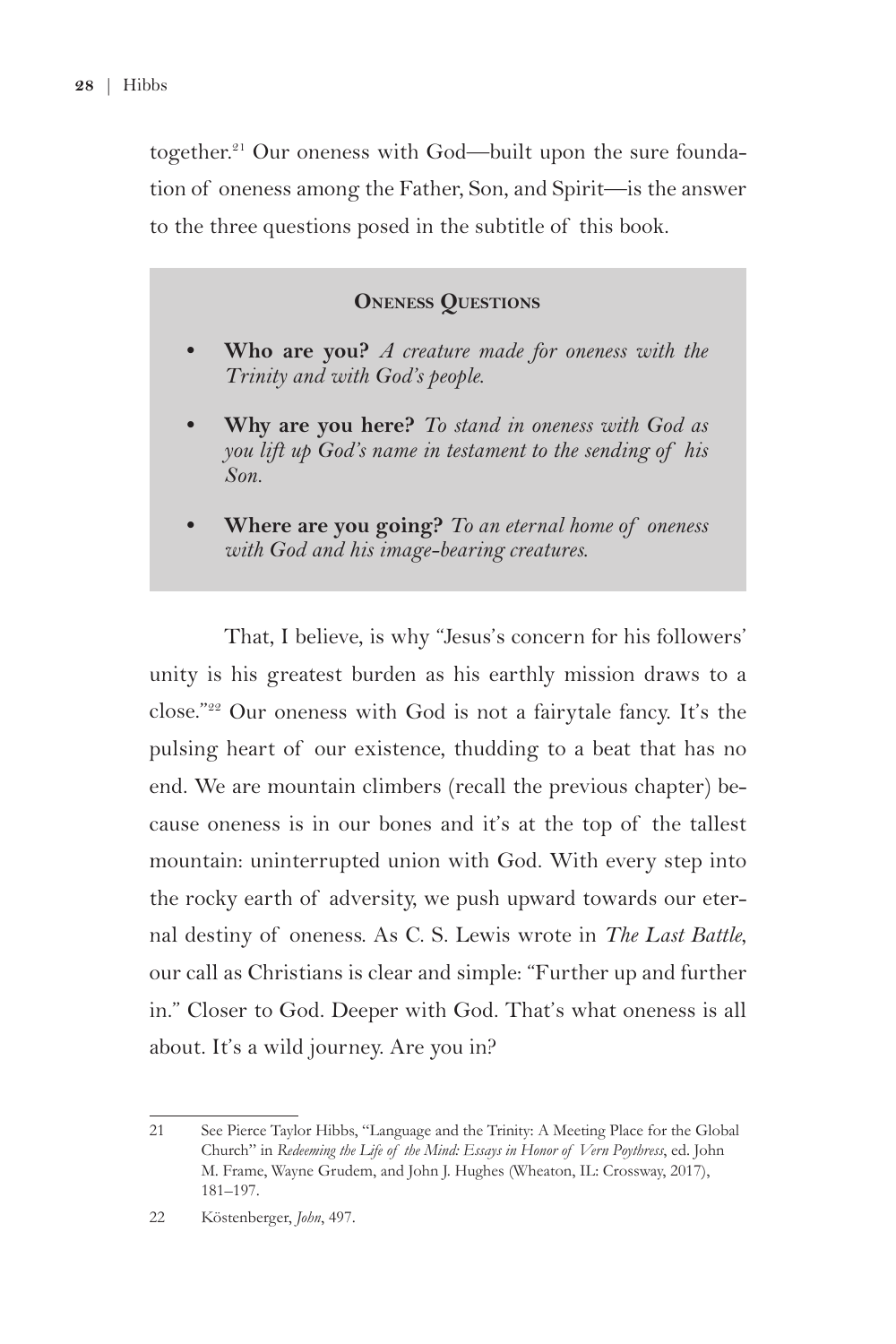#### **Prayer**

Good God, Father, Son, and Spirit, All I want is fellowship with you. A million distractions Rain down on me. I get lost in the woods of earthly desire. The trees look so beautiful . . . But there is something deeper, Something greater.

Dig this hope for oneness From the dirt of my soul. Uncover what you've planted. Raise up the small, wilted stem Of my desire for you. And weed around my feet So that every root Stretches farther down.

Make my desire for oneness More than a daydream. Help me to invest in you, As you have invested in me, And now have taken up residence. I long to sense you living in me And smile at where you're taking me. Help my oneness with you be a light That shows others how to get on the path of union.

#### **Reader Resource: 7 Questions Deep**

I've done a very revealing exericse that I learned from a pair of motivational speakers. I'm adapting it here for our purposes. It's called "7 Questions Deep." Start with the question I provide, and then any the *why* question yourself six more times. By the time you get to the seventh level, you'll be surprised by what you discover. I've provided my own answers for a reference. Do it yourself and enjoy the revelation.